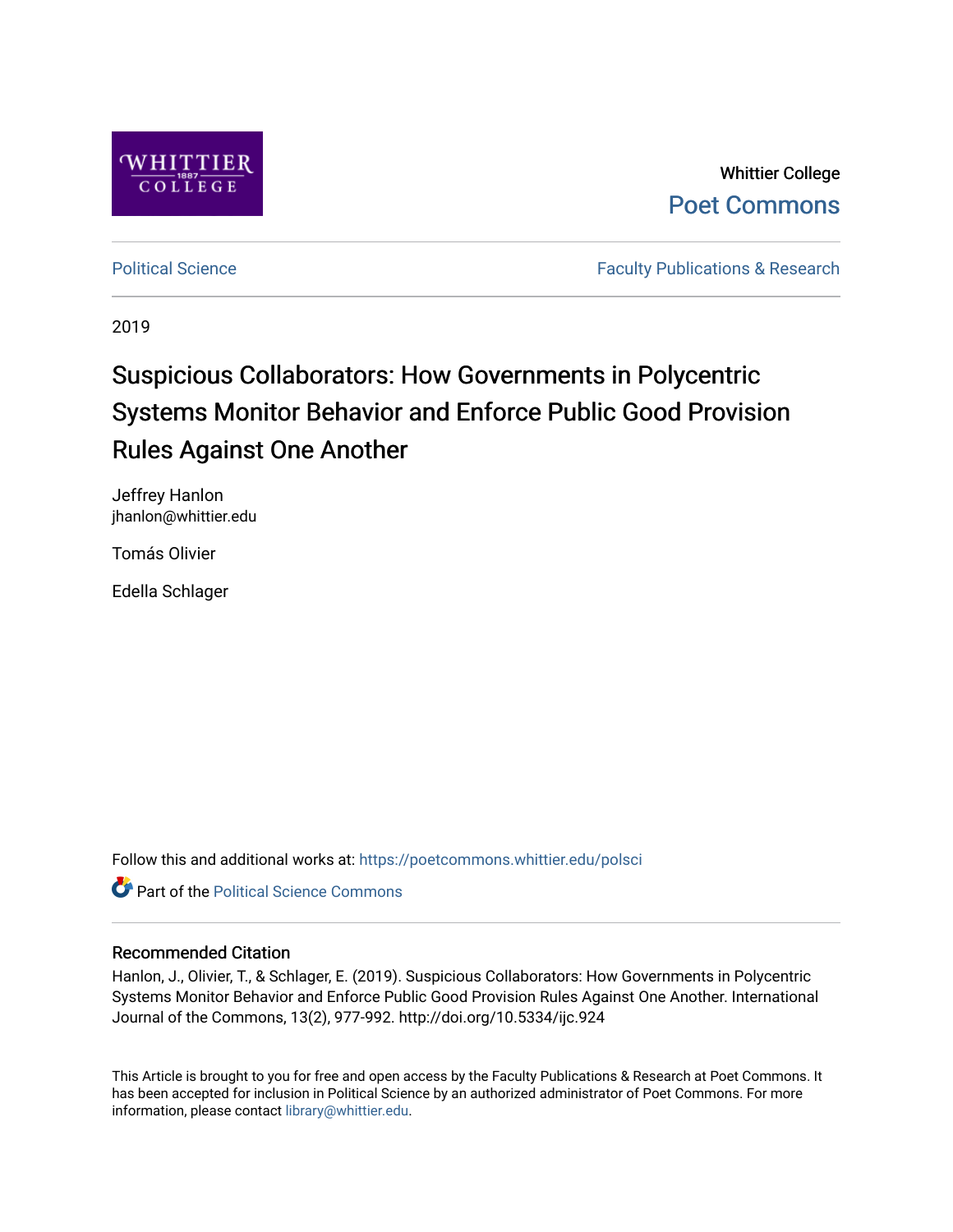# **RESEARCH ARTICLE**

# Suspicious Collaborators: How Governments in Polycentric Systems Monitor Behavior and Enforce Public Good Provision Rules Against One Another

Jeffrey Hanlon<sup>1</sup>, Tomás Olivier<sup>2</sup> and Edella Schlager<sup>3</sup>

<sup>1</sup> Whittier College, US

<sup>2</sup> University of California Los Angeles, US

<sup>3</sup> University of Arizona, US

Corresponding author: Jeffrey Hanlon ([jhanlon@whittier.edu\)](mailto:jhanlon@whittier.edu)

Monitoring and enforcement have been recognized as keys for sustainable common pool resource governance. With a couple of notable exceptions, however, scholars have not examined how they are deployed when governments are the primary actors devising such agreements and where multiple public goods are provided for – an important level of governance to understand. We explore the design of monitoring and enforcement safeguards that governments adopt to limit opportunism and support compliance in a complex governing arrangement, the New York City Watersheds Memorandum of Agreement. The agreement defines how New York City and a group of watershed jurisdictions jointly manage a shared natural resource. Furthermore, we test how the design of such safeguards vary depending on the type of public good they cover, illuminating how "federal" safeguards may work at the sub-state level, and, ultimately, the particular form of polycentric governance being used. The results indicate that concerns for water quality as well as potential for opportunistic behavior drive institutional design considerations. Monitoring and sanctioning authority for water quality is dominated by state and federal actors, which hold New York City to account, while watershed jurisdictions are held responsible by regional actors for administration of economic development goods.

**Keywords:** watersheds; polycentricity; safeguards; formal institutions

# **Introduction**

Common pool resource (CPR) scholarship has consistently recognized the importance of monitoring resource characteristics and resource user actions to encourage compliance with institutional arrangements (Ostrom 1990, 1999, 2005; Gibson et al., 2005; Chhatre and Agrawal, 2008). Ostrom (1990) alerted scholars to the importance of monitoring systems characterized by monitors accountable to resource users; graduated sanctioning for rule violators; and low cost conflict resolution mechanisms to settle compliance disputes. Monitoring of resource system performance and rule following behavior of actors provides valuable information, that if appropriately linked with conflict resolution, enforcement, and rule change mechanisms support rule compliance and rule adoption (Schoon & Cox, 2012). Early empirical work, from meta-case analysis (Blomquist 1992; Tang 1992; Schlager, 1994), to lab experiments (Ostrom, Walker, and Gardner, 1992), to large-n field studies (Lam, 1998) provided support for the design principles working in this complementary fashion to produce robust resource governance (Schlager, 2004). In particular, it was not just the presence or absence of such mechanisms that mattered; rather it was the form that the mechanisms took and the types of actors in the role of monitors that affected performance.

CPR governance dilemmas remain popular topics of research. Scholars continue to produce studies identifying the design principles in action (e.g. Quinn et al., 2007; Villamayor-Tomas et al., 2014), exploring how the design principles may be scaled up to explain intergovernmental cooperation (e.g. Heikkila et al., 2011; Dietz et al., 2003), characterizing the conditions in which design principles may emerge in selfgoverning arrangements (e.g. McCay, 2002; Coleman & Steed, 2009), theorizing about how differences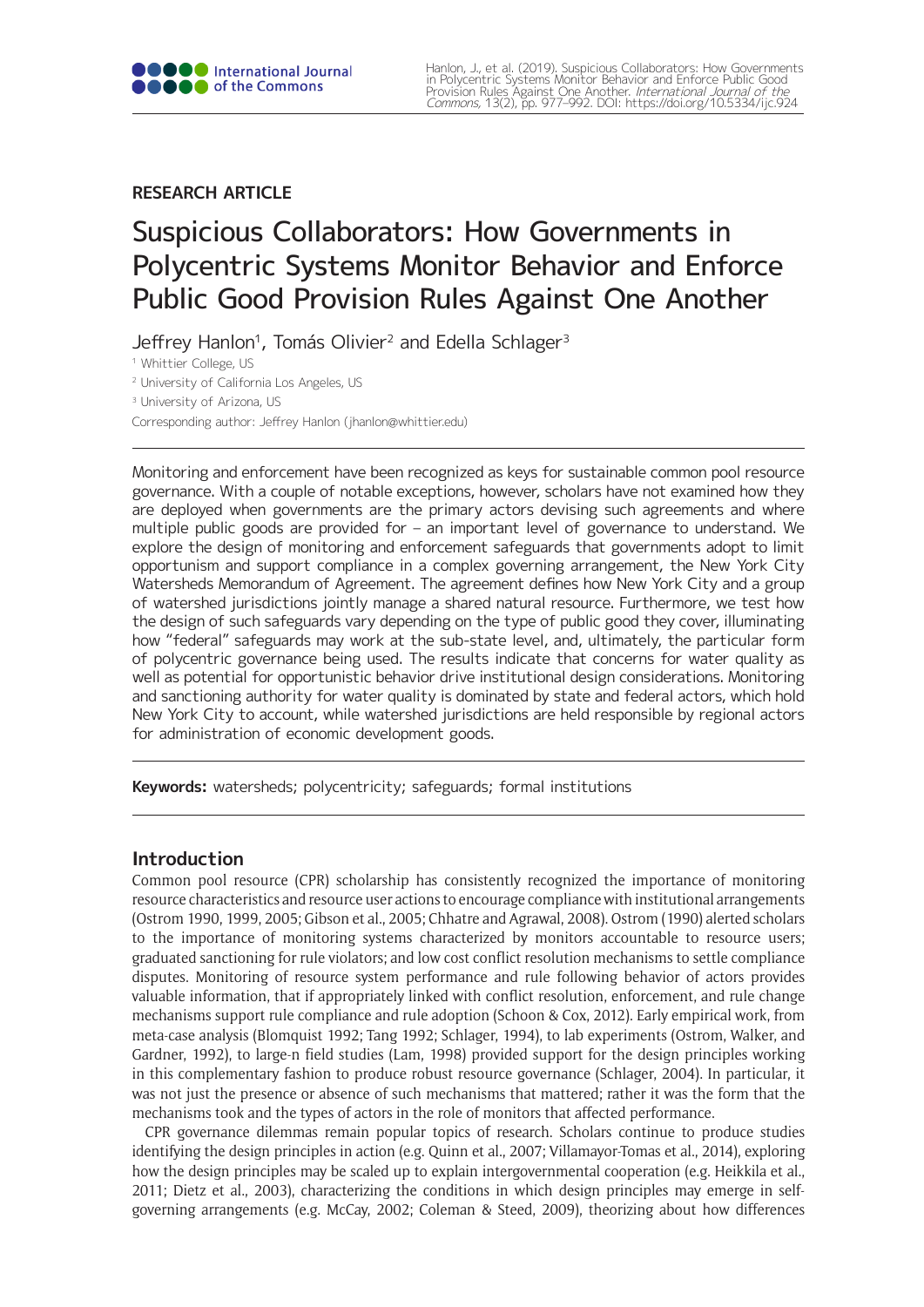in the implementation of design principles lead to various resource and user outcomes (e.g. Chhatre and Agrawal, 2008; Anderies et al., 2004), and exploring why self-governing arrangements of irrigation systems, forests, and coastal fisheries exhibit different combinations of design principles (Baggio et al., 2016).

More recently, scholars have analyzed collective action dilemmas among governments, as opposed to individual resource users. Fleischman et al., (2014) find that clearly defined boundaries and monitoring of resource conditions may consistently play a role in governance "success." Analyses of interstate agreements for species recovery (Schlager and Blomquist, 2008), river basin treaties and organizations (Wolf, Yoffe, and Giordano, 2003) and regional treaties governing transnational common pool resources (Breitmeier, Young, and Zurn, 2006) have explored how CPR design principles may be scaled up to the level of intergovernmental agreements. Heikkila, Schlager, and Davis (2011) found that interstate river compacts, in which collaborators are "suspicious" of each other, contain many cross-scale (governments and resource users at different scales, i.e. state and federal) monitoring linkages designed in their formal institutions. Different layers of governments and resource users monitored the resource and by extension, each other.

We draw on federalism theories to develop hypotheses about the designs of monitoring, sanctioning, and conflict resolution mechanisms, or what some federalism scholars label "safeguards" in intergovernmental governing arrangements (Filippov, Ordeshook, and Shvetsova 2004, Bednar 2009). We hypothesize that the design of these safeguards, that is, who is monitoring and monitored, who triggers review processes and who is reviewed, and the severity of sanctions, will vary by the types of public goods provided for in intergovernmental arrangements. The hypotheses are tested using data coded from the almost four thousand rules that constitute the New York City Watersheds governing arrangement. We find that the patterns of safeguards and their design vary in systematic ways. In particular, local governments who created the intergovernmental task specific jurisdiction are granted the authority to monitor, review, and sanction the actions of the task specific jurisdiction agencies, leaving the monitoring, reviewing, and sanctioning of one another to the task specific jurisdiction. These findings contribute to both common pool resource and federalism literatures, by exploring the institutional designs of specific types of safeguards and how they vary, and also, exploring the roles played by intergovernmental arrangements in a federal system.

The following two sections examine the literature on regional governance, the importance of safeguards in addressing collective action dilemmas, and how the design of safeguards is likely to vary depending on the types of collective goods provided for, concluding with theoretical expectations. The empirical setting is then introduced and used to operationalize the theoretical expectations into a series of hypotheses that reflect the context of the case. This is followed by a methods section explaining the data, and then results and discussion of empirical tests. The paper concludes with limitations and topics for future research.

### **Regional Governance and the Importance of Safeguards**

Many problems and opportunities extend across jurisdictional boundaries (Ostrom et al., 1961; Feiock 2013), whether it is rivers and streams that cross multiple boundaries, the depositing of pollutants into shared airsheds, or the possibility of developing a more efficient transportation system serving a metropolitan region. In many cases, addressing problems and opportunities that spill over jurisdictional boundaries may be resolved via creation of regional governing arrangements (Oakerson 1999; Feiock and Scholz 2010; Feiock 2013), or what Hooghe and Marks (2003) label task specific jurisdictions. Task specific jurisdictions are specialized to address particular policy problems, and support cooperation and coordination among "constituencies who share some geographical or functional space and who have a common need for collective decision making" (Hooghe and Marks, 2003: 240). Their creators and members may include different forms of local governments (villages, municipalities), counties, and states, as well as diverse types of non-governmental organizations.

Governments working together to form and utilize task specific jurisdictions are likely to face similar types of collective action problems as those confronted by governments that together create federal systems, a topic that is well explored and theorized (Elazar 1987, Ostrom 2007; Lutz 1990; Filippov, Ordeshook, and Shvetsova 2004; Bednar 2009). This is so because task specific jurisdictions are created by constitutions, are often autonomous, and exercise authority independently from their members. Following Bednar (2009), governments working together to provide for collective benefits and address shared problems may act in ways that undermine the governing arrangement. To discourage such opportunistic behavior, governing arrangements are laced with different types of safeguards. Safeguards are institutional mechanisms that allow members of a federation, or a task specific jurisdiction, to engage in shared decision-making, monitor one another's behavior and the public goods provided for, review the actions of members to ensure compliance, and to sanction rule-violating behavior. Bednar (2009) points to several types of safeguards, such as decisionmaking venues that represent different interests and can check one another, political parties that coordinate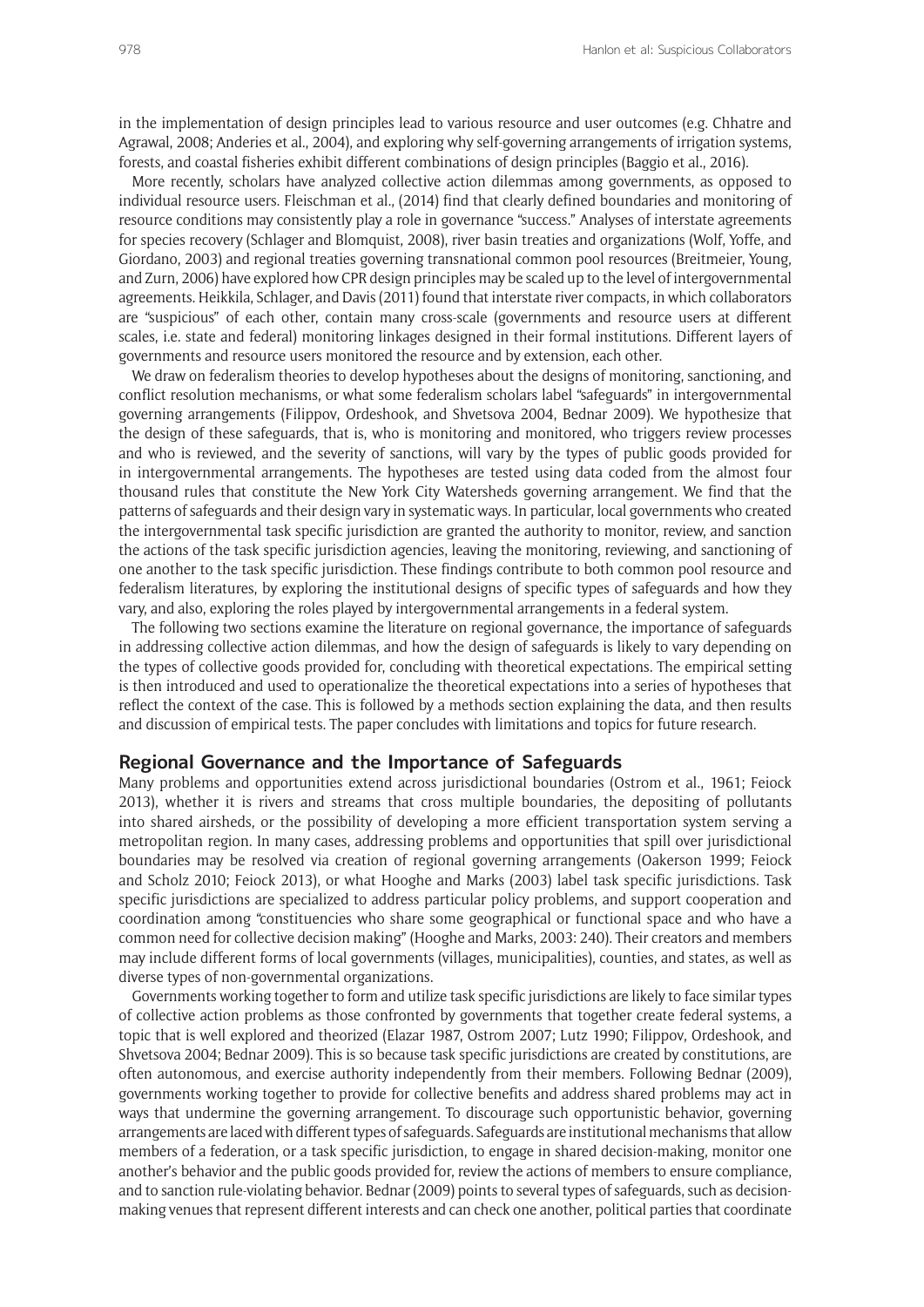officials in diverse and overlapping decision venues, an independent judiciary, and popular safeguards, such as voting or social protests. Each safeguard has "sanctioning" capacity, e.g., elected officials may be voted out of office, or a court may impose a fine.

Bednar's (2009) safeguards overlap with Ostrom's design principles (2005), both theoretically in the role that safeguards and design principles play in supporting long term cooperation, and substantively in the form they take, such as decision making venues (design principle three), graduated sanctioning (design principle five), and conflict resolution mechanisms (design principle six). Whereas Bednar (2009) implies that safeguards have the capacity to monitor, Ostrom (2005) includes mutual monitoring as a design principle (design principle four).

Bednar (2009) and Ostrom (2005) theorize that for a federation or local level governing arrangement to be robust, it must exhibit many of the safeguards or design principles, or what Bednar (2009) labels *coverage*. In addition, at least some of the safeguards must act in a *complementary* fashion (Bednar 2009). For example, complementary safeguards provide soft and firm sanctions for transgressions of different severity, so as not to crowd out collective action. In other words, it represents a form of graduated sanctioning among governments. Finally, *redundant* safeguards provide multiple means of observing and correcting behavior that violates the rules (Bednar 2009). Working together, the safeguards make it difficult for actors to engage in opportunistic behavior.

Extending Bednar's (2009) logic of safeguards to task specific jurisdictions suggests variations in institutional arrangements. Task specific jurisdictions typically provide for several types of public goods, only some of which are core to the mission of the jurisdiction. For example, an irrigation district may provide highly salient (core) public goods such as canal infrastructure and reservoirs as well as less salient (supporting) public goods such as public information and user conservation assistance. For the task specific jurisdiction to hold together and realize its goals, it must ensure that the salient goods are provided for, which requires maintaining cooperation and compliance of member governments. According to Bednar (2009), that means paying attention to coverage, complementarity, and redundancy. As safeguards are costly to develop and implement, investing in safeguards is unlikely to be uniform across the public goods arrangements. Safeguards are likely to differ depending on the saliency of the goods. The most salient public goods reflect the primary purpose of the task specific jurisdiction and are more likely to have incorporated more and diverse forms of safeguards than are public goods that are tangentially related to the goals of the jurisdiction.

### **The Design of Safeguards for Regional CPR Governance**

In federal systems, member governments act opportunistically by shirking their responsibilities to the union (the national government), and by burden shifting, or failing to abide by their commitments to one another (Bednar 2009). The national government may also encroach upon the member governments, exercising its authority in ways that usurp the authority of its members (Bednar 2009). Once again, extending Bednar's (2009) logic of safeguards to the task specific jurisdiction, these three types of opportunisms, or collective action problems, define three distinct types of interactions among the task specific jurisdiction and its members: shirking referring to the failure of member governments to follow through with their commitments to the task specific jurisdiction; burden shifting representing the failure of member governments to follow through with their commitments to one another; and encroachment referring to the task specific jurisdiction and higher-level authorities usurping the authority of its members.

Safeguards, according to Bednar (2009), are meant to address and mitigate the opportunisms. Thus, we expect that the design of safeguards will vary by the type of opportunism they are intended to address. Safeguards to address shirking should be characterized by a task specific jurisdiction monitoring, reviewing, and enforcing its members' activities. Safeguards addressing burden shifting should direct member governments to monitor and review each other's activities. Finally, safeguards for addressing encroachment should allow member governments to hold the task specific jurisdiction to account.

We also expect that highly salient public goods arrangements will exhibit more and different types of safeguards compared to less salient public goods. To test these theoretical expectations, we first introduce the case study, before operationalizing our expectations in a series of hypotheses that reflect the context of the case.

# **Setting**

Our primary data source is the largest watershed governance arrangement in terms of infrastructure and population served in the United States: the New York City Watersheds governing system. The governing system was brought into existence by a memorandum of agreement (MOA), which acts like a constitution. The MOA, created by New York City and the counties, towns, villages and hamlets located in the watersheds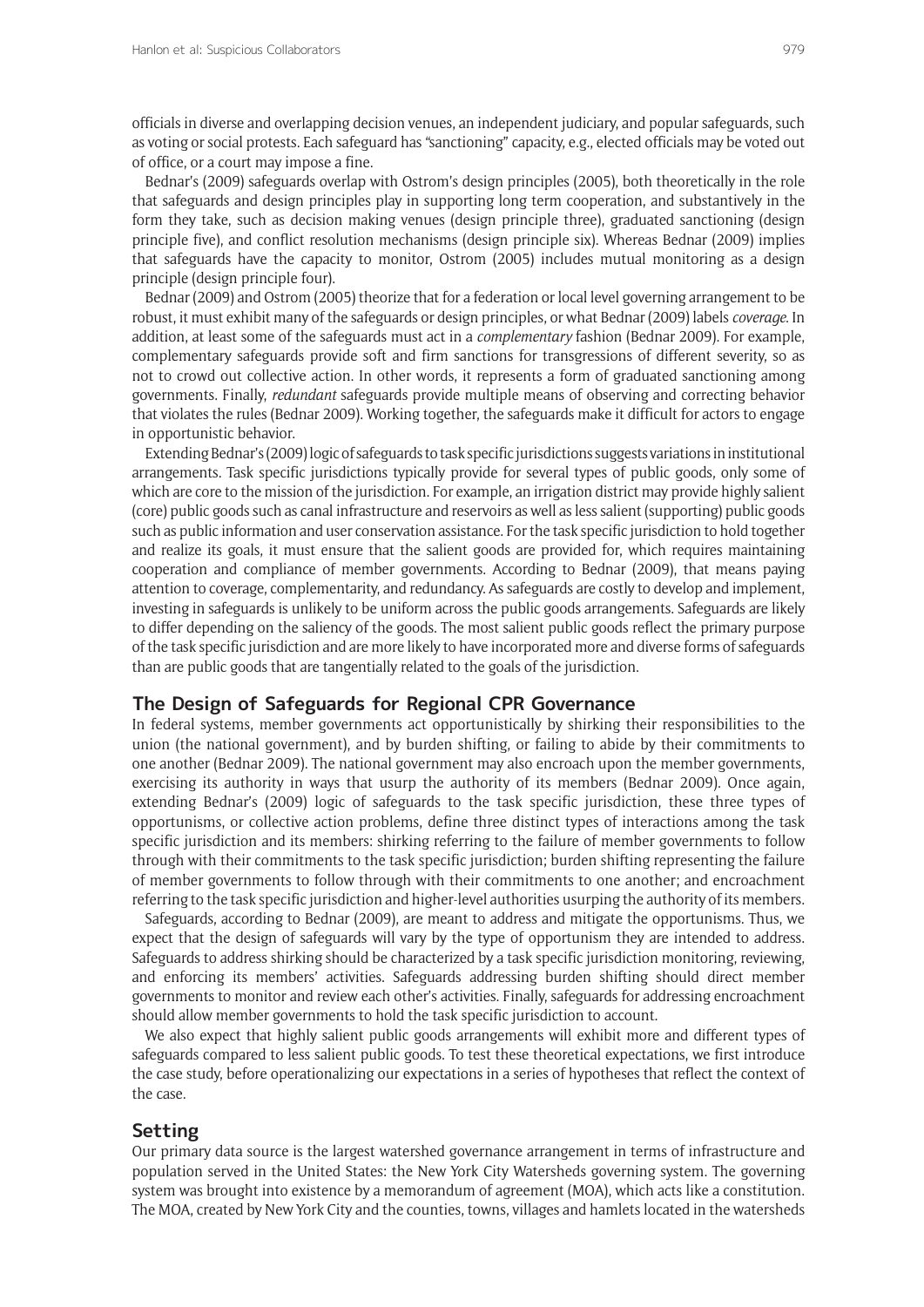from which the City sources its water supplies, allocates authority to support coordination and cooperation among member governments and to provide for a variety of public goods directed at protecting surface water quality and promoting environmentally-sensitive economic development.

New York City's largest municipal water supply reservoirs are located in the Catskill and Delaware watersheds nearly 100 miles north of the city. Although the reservoirs are located outside of its jurisdictional boundaries, the city enjoys considerable authority to determine land use activities near its reservoirs in order to maintain water quality and avoid the need to chemically filter the water before delivery. Following the 1989 federal Surface Water Treatment Rule, the city was responsible for filtering municipal water, which would require the construction and operation of treatment plants. Or, in lieu of that, the city could receive a filtration avoidance determination (FAD) from the EPA by demonstrating that it had a robust plan for protecting water quality at the source for the long term. The city pursued the latter and negotiated with the governments located in the watersheds a mutually beneficial land use and economic development arrangement. Key to the agreement was that watershed communities allowed the city to acquire and manage undeveloped land and keep it as such in order to protect water quality, and in return, the city funded economic development and other direct benefit programs for upstate communities and residents. The jurisdictions have a long history of non-cooperation and even animosity (Galusha, 2016; Soll, 2013) but have nevertheless produced a robust governing arrangement that appears to have appeased diverse interests.

In 1997, the New York State Department on Environmental Conservation, the New York City Department of Environmental Protection, county and municipal governments in the region encompassing the Catskill and Delaware watersheds of New York, the U.S. EPA, and a number of environmental nonprofits and regional interest groups signed the MOA. The document builds a task specific governing arrangement whereby parties create, fund and administer new projects and programs in the watersheds to, 1) protect the quality of surface waters in and entering New York City's reservoirs, and, 2) protect and improve the economies of upstate communities located in the watersheds. The U.S. EPA, in turn, issued New York City a filtration avoidance determination, recognizing the task specific jurisdiction represents a robust method of protecting water quality.

Together, the rules creating the governing arrangement, its programs, and regulations serve as a reliable source of data for testing hypotheses about patterns of safeguards and their institutional designs.

### **Operationalizing Research Expectations**

Because watershed governance is at once about promoting and protecting a core salient ecosystem service (in this case, water quality) and about protecting against opportunism in general, we develop and empirically test hypotheses about how the formal arrangement may be shaped to those two ends. The primary goal of the arrangement is to preserve New York City's Filtration Avoidance Determination (FAD), which is dependent on objective measures of water quality (USEPA, 2017). If New York City were to lose its FAD, the regional governing arrangement would very likely end as the city would devote its resources to constructing multi-billion dollar chemical treatment infrastructure. Since protecting water quality requires extraordinary measures to prevent human impact on the water bodies in the area, communities were concerned that this would affect their economic vitality (Soll, 2013). As a result, the MOA also includes a series of programs to foster economic development in the watersheds, but in an environmentally sensitive fashion (MOA, Article V). As the goal of the agreement is to protect and produce high quality drinking water without chemical filtering, we expect that the water quality public goods programs (most salient) will exhibit more safeguards than economic development public goods programs (less salient). Likewise, water quality public goods arrangements will provide a greater complementarity of punishments (soft and firm) for rule violations than economic development public goods, and will produce more redundant monitoring, reviewing, and decision-making relationships.

Water quality hypotheses:

*H1, coverage: Water quality public goods will exhibit more safeguards overall than economic development goods.*

*H2a, complementarity: Water quality public goods will exhibit more monitoring, review for compliance, and consequence safeguards than will economic development goods.* 

*H2b, complementarity of consequences: Water quality public goods will exhibit more strict consequences (penalties will be greater for rule violations) than economic development goods; and economic development goods will exhibit more mild consequences (penalties will be mild for rule violations) than water quality goods.*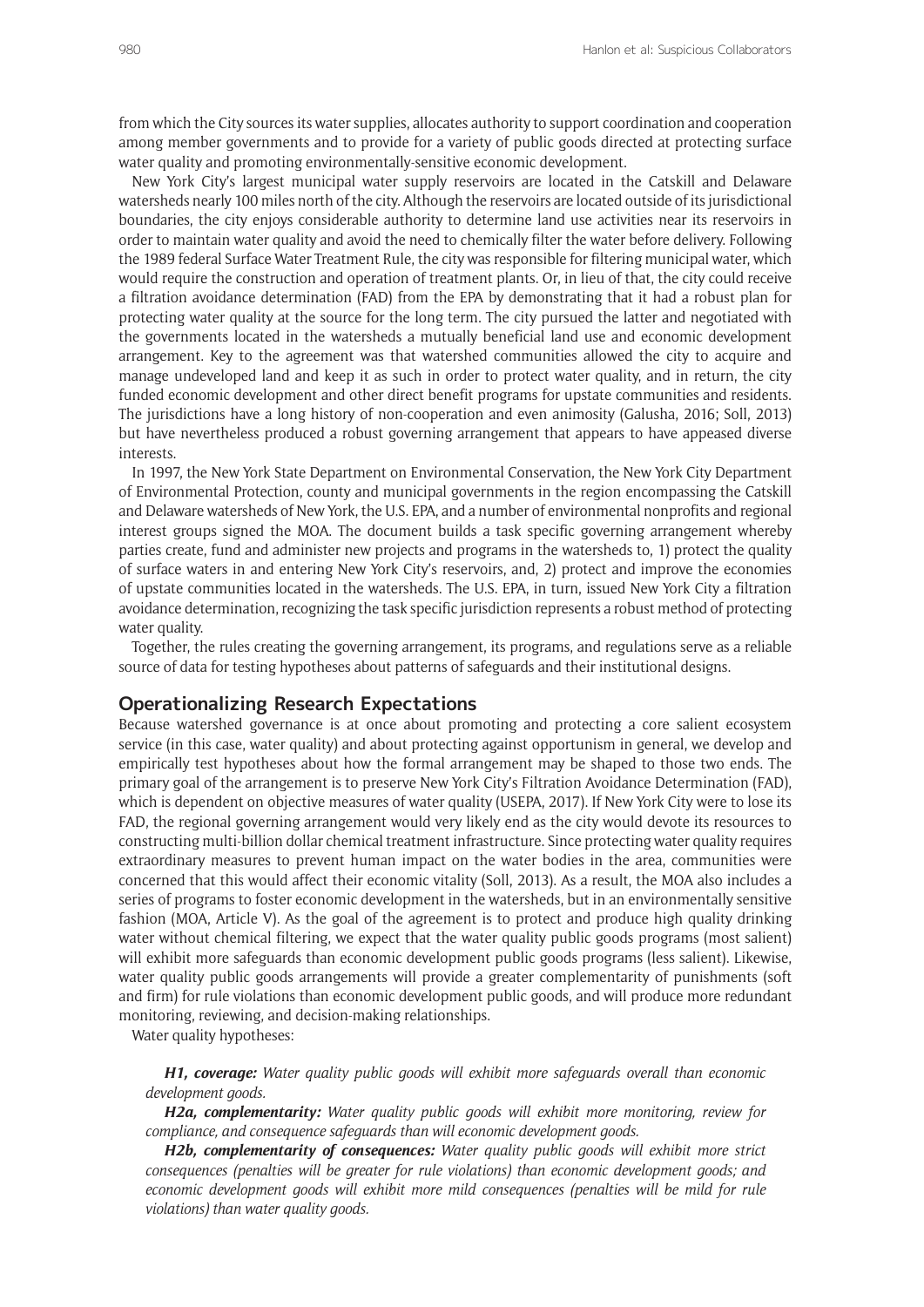*H3, redundancy: Water quality public goods will exhibit more actors engaged in monitoring, more actors triggering review processes, and more aggregation rules requiring multiple actors to participate in decision processes, compared to economic development goods.*

The MOA defines and divides authority to promote cooperation and guard against the types of opportunism that occur in a classic federal arrangement. Consequently, we may test whether the actors who created the governing arrangement anticipated opportunism through the design of safeguards. By measuring who monitors and is monitored, and who may trigger review processes and who is the subject of review, it is possible to determine when safeguards are meant to deflect encroachment (lower level governments monitor and review higher level governments), burden-shifting (actors at the same level of authority monitoring and reviewing each other), and shirking (higher level government actors monitoring and reviewing lower levels). Furthermore, since New York City is interested in maintaining water quality, and the watershed communities are interested in protecting their economies, we can test how this differs among public goods arrangements.

The New York City Watersheds governing arrangements involve governments at several levels. The U.S. EPA is authorized to issue, monitor, and revoke filtration avoidance determinations (FADs). A FAD allows a water utility to avoid intensive and expensive treatment of water prior to delivery to customers. In New York, the State Department of Health issues New York City's FAD, in consultation with the U.S. EPA. New York State agencies (in particular the Department of Environmental Conservation) also participate in water oversight through the issuance of a water supply permit, which allows the city to draw municipal water from the source watersheds. New York City's water supply permit is conditional on the city meeting its commitments under the MOA.

The watershed governing system exhibits executive, rulemaking, and conflict resolution authorities. The Catskills Watershed Corporation (CWC), a non-profit organization created by the MOA to develop and administer public goods programs (MOA, Article IV) is in charge of executive and rulemaking functions. The parties to the MOA constitute the board of directors. The public goods programs under its direct purview include a variety of water quality and economic development public goods, such as septic system maintenance programs and a program for economic development in the area of the watersheds west of the Hudson River. The conflict resolution authority is carried out by the Watershed Protection Partnership Council (WPPC), which was created by the MOA to address and resolve differences among the parties to the MOA (MOA, Article IV). These two organizations perform the administrative functions of the task specific jurisdiction.

Finally, the city and watershed jurisdictions constitute the final level of governments. They are the jurisdictions that formed the MOA and they are the recipients of the public goods provided for in the governing arrangement. New York City is the central actor in providing for water quality public goods, from financing programs under the purview of the CWC, to engaging in land and easement acquisitions in cooperation with the watershed jurisdictions and landowners. Conversely, the watershed jurisdictions are central in providing for and benefitting from the economic development public goods.

In general, we expect that the multiple levels of government will have different predilections for opportunism, and thus will monitor and review each other in appropriately diverse ways. The federal and state levels will be most interested in making sure no jurisdiction shirks its responsibility to maintain water quality; special purpose jurisdiction entities will be most interested in ensuring that the city doesn't shirk its responsibility to maintaining water quality and that the watershed towns don't shirk their responsibilities to use economic development funds appropriately. Watershed towns will be most interested in ensuring that the city does not shift the burden of water quality protection upon them, while the city will safeguard against watershed towns shifting the burden of maintaining their economic vitality upon the city. Finally, watershed towns and the city will attempt to prevent encroachment of their authorities, especially from state and federal agencies, and less so from the CWC and WPPC as they created those two entities and participate in them.

Opportunism hypotheses:

*H4a, shirking: Federal and state agencies, which issue water quality permits, are more likely to address shirking through monitoring and reviewing safeguards targeting water quality goods.* 

*H4b, shirking: The CWC and WPPC will use monitoring and reviewing safeguards to address shirking by the city in relation to water quality public goods; and will use monitoring and reviewing safeguards to address shirking by the watershed towns in relation to economic development public goods.*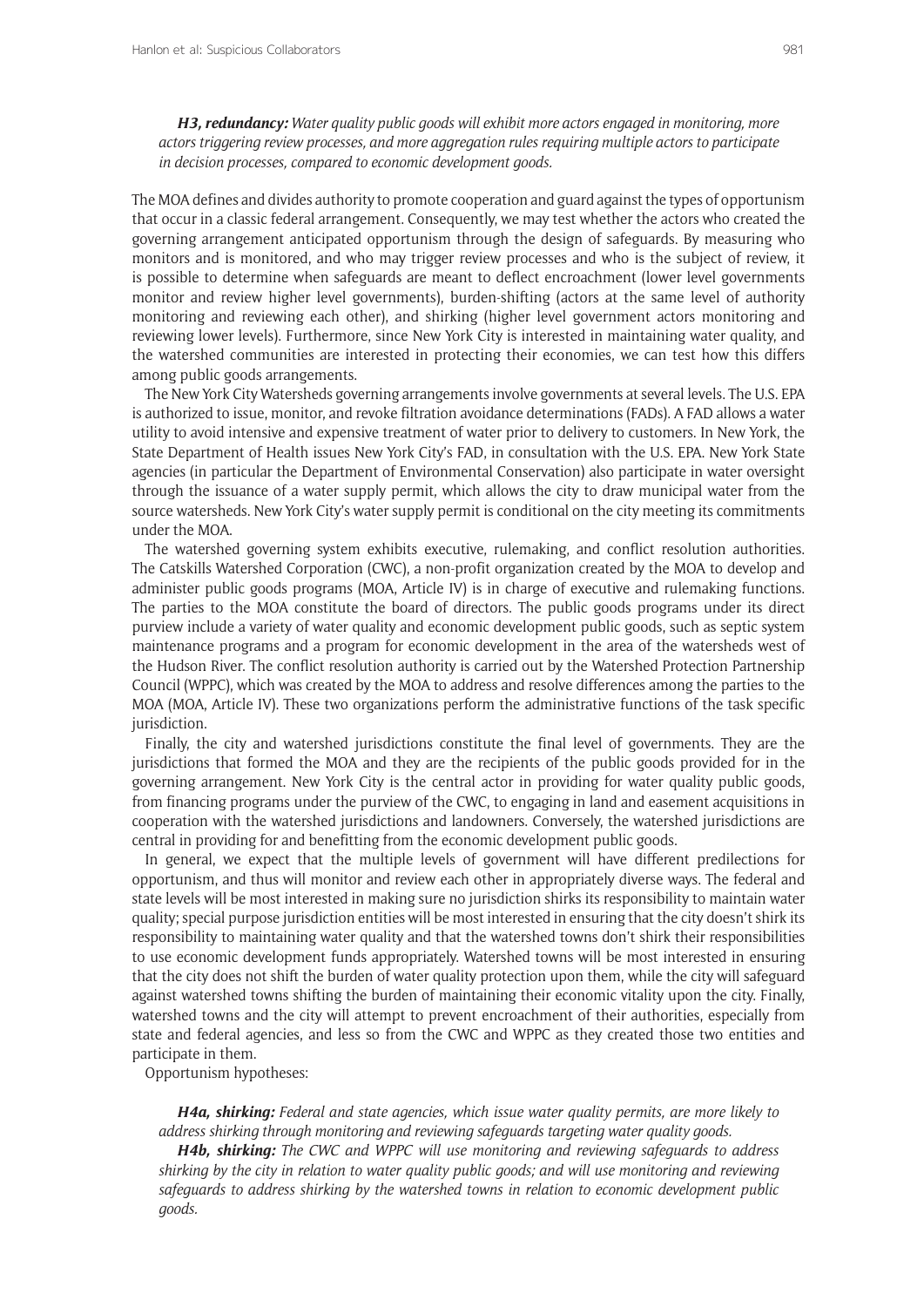*H5, burden shifting: Watershed jurisdictions and the city will monitor and review each other to prevent burden shifting for providing economic development and water quality goods.*

*H6, encroachment: Watershed jurisdictions and the city will monitor and review state and federal agencies more than the CWC or WPPC.*

#### **Data**

We test the hypotheses using measures based on *configurations of rules* that constitute the governing arrangements of the New York City watersheds. The sources of these rules are the 1997 Memorandum of Agreement, the 2014 New York City Water Supply Permit, the New York City Rules and Regulations, and the Catskill Watershed Corporation program rules. The Catskill Watershed Corporation program rules cover Economic Development, Education, Flood Hazard Mitigation Implementation, Septic Systems, Stormwater Controls, Storm-water Retrofit, Tax Litigation Avoidance, and Community Wastewater Management Program Rules. In total, 444 pages of rules were coded, containing 3,653 rules.

The type of public good arrangement is the dependent variable for the hypotheses. The public goods arrangements were identified by examining each article and subsection of each document for the formal names of programs. Individual programs were identified using section and subsection titles. In some instances, an entire document would consist of institutional statements<sup>1</sup> that structured a program, such as the Tax Litigation Avoidance Program; in others, a document would consist of multiple programs (e.g, Water Supply Permit rules). Public goods programs were further categorized as water quality public goods, which are programs that directly provide for or protect water quality, and economic development public goods, which provide for development activities.

The total number of public goods identified were 71. Of those 71 public goods, 35 included their own safeguards. That is, for 35 of the 71 public goods, the sets of rules creating a public good also created monitoring, compliance, and/or consequence safeguards for the particular public good. Given that the hypotheses focus on variation in safeguards across types of public goods, the 35 public goods with safeguards are the focus of this analysis (see **Table 1**).

The independent variables are the safeguards associated with each public good as well as measures of their institutional design. The three types of safeguards are: 1) monitoring, which allow actors to monitor one another's actions as well as the outputs and outcomes of public goods; 2) reviewing (for compliance), which allow actors to hold one another accountable by providing processes for questioning possible compliance issues and reviewing actions taken by actors; and 3) consequence, which are sanctions for rule violating behavior. The safeguards consist of 1 to N consecutive institutional statements.<sup>2</sup> For example, in the New York City Agricultural Land Easement public good, these three statements constitute a monitoring mechanism<sup>3</sup>: "The City will submit copies of its acquisition reports which are submitted to the Primacy Agency, pursuant to the Interim and 1997 FADs, to NYSDEC, and to the Watershed Protection and Partnership Council. Such reports will include the following information for all parcels and easements acquired during the reporting period: address; description of the property, including any easement; county and town where property is located; tax map number; acreage; closing date; and map of property. The acquisition report shall also contain cumulative totals of acreage solicited and acreage acquired identified by Town and Priority Area." (MOA Article II, 84.a). The safeguard creates the means for a state agency (New York State Department of Environmental Conservation) and a task specific jurisdiction entity (the Watershed Protection Partnership Council) to monitor the city and details the means by which they do so.4 We use counts of each monitoring, reviewing for compliance, and consequence safeguard by type of good to test hypotheses 1 and 2.

<sup>1</sup> An institutional statement is the unit of analysis in the Institutional Grammar Tool (Crawford and Ostrom 1995, 2005; Basurto et al., 2010; Siddiki et al., 2011). Crawford and Ostrom define institutional statements as "the shared linguistic constraint or opportunity that prescribes, permits, or advises actions or outcomes for actors (both individual and corporate)" (1995: 583). In practice, institutional statements commonly overlap with a sentence in the text, and usually identify a combination of the following elements: an actor who is supposed to do something, an action mandated by the rule; a specification of whether the rule mandates, allows, or forbids an action; a recipient of the action; a series of conditions under which that action should occur or not; and consequences for not abiding with the rule (Siddiki et al., 2011).

<sup>&</sup>lt;sup>2</sup> Contact Edella Schlager at [schlager@email.arizona.edu](mailto:schlager@email.arizona.edu) for the coding protocols.

<sup>&</sup>lt;sup>3</sup> Throughout the text, we use the terms "safeguard" and "mechanism" interchangeably.

<sup>4</sup> To assess intercoder reliability for coding safeguards, we distributed a percentage of the statements from each coded documents between three coders. On average, each coder analyzed 70% of the institutional statements within a coded document. The average percentage agreement between all three coders was of 88.7%, with the lowest agreement rate being 73.3%. This assessment was conducted on all the documents coded except for the Storm-water Retrofit Program rules and for the Septic System rules, which were coded and discussed by the authors together.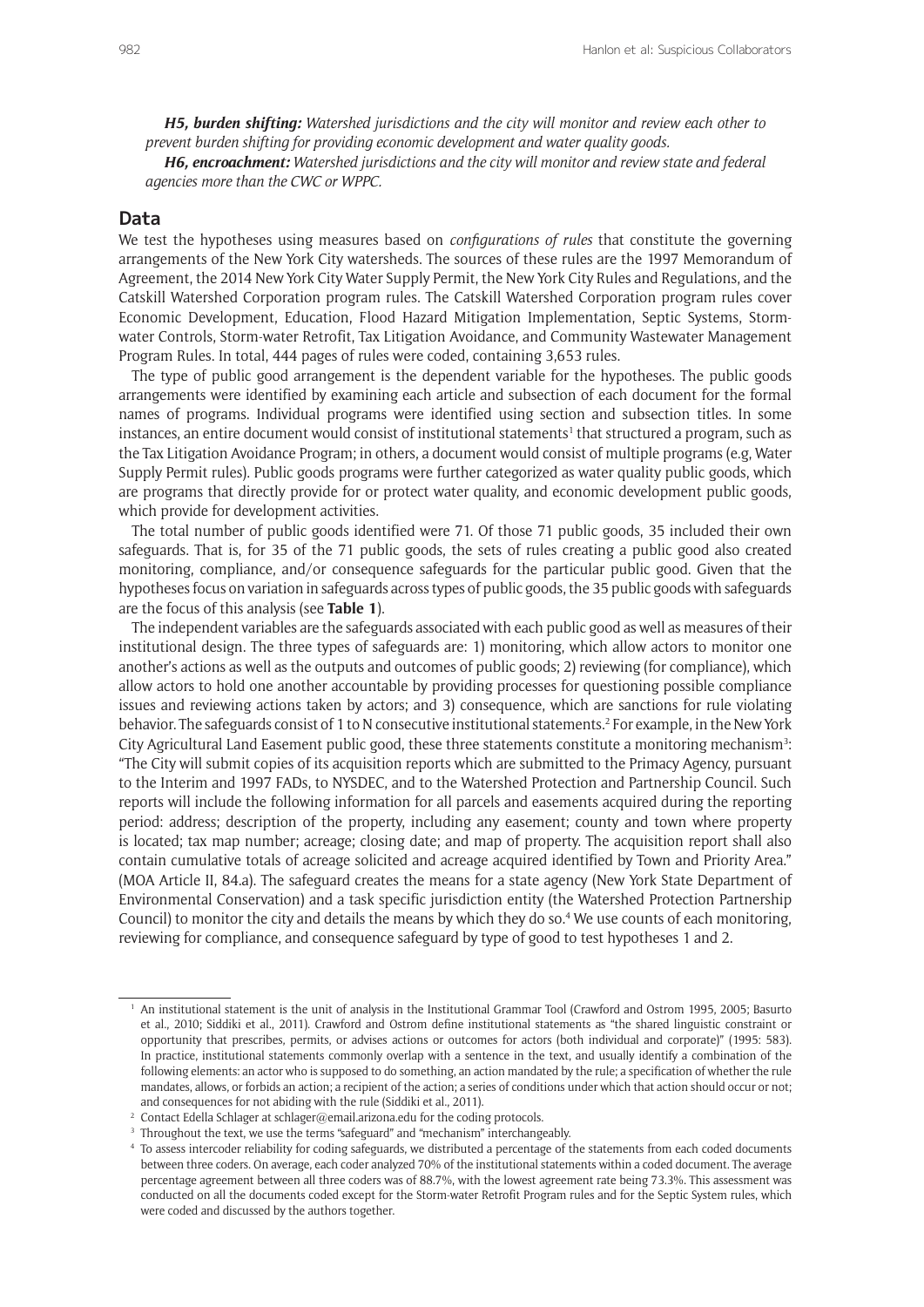#### **Table 1:** List of 35 public good arrangements.

| <b>Economic development</b>      | <b>Water quality</b>                |
|----------------------------------|-------------------------------------|
| <b>CWC Education</b>             | Alternate Septic                    |
| Good Neighbor Payments           | <b>CWC Septic Program</b>           |
| Grant Programs                   | East of Hudson Watershed Plan       |
| Job Creation                     | <b>Enhanced Monitoring</b>          |
| Loan Programs                    | Flood Program                       |
| Local Consulting                 | <b>Forest Conservation Easement</b> |
| Miscellaneous Payments           | <b>MOA New Storm-water</b>          |
| Miscellaneous Procedures         | NYC Land/Easement Acquisition       |
| MOA Economic Development         | NYC Watershed Agricultural Easement |
| <b>MOA Education</b>             | Riparian Buffers Program            |
| Qualified Economic Development   | Sand and Salt Program               |
| State Funding                    | Septic Program                      |
| Tax Consulting Fund              | Sewerage Diversion Study            |
| Tax Liability Assessment Program | Small Business Septic Program       |
|                                  | Storm-water Retro Fit               |
|                                  | Stream Corridor                     |
|                                  | Total Maximum Daily Loads           |
|                                  | Waste Water Treatment               |
|                                  | <b>Water Conservation</b>           |
|                                  | West of Hudson New Storm-water      |
|                                  | WSP NYC Watershed Easements         |

Hypotheses 2a and 2b contend that the severity of consequences varies by public good type. We distinguish between severe and mild consequence safeguards. Severe consequences affect the core nature of the agreement (for example, rights to acquire land and those that impose additional restrictions on the production and provision of clean water). Mild consequences are those that affect an actor, but that do not touch the core nature of the agreement (for example, losing the right to raise an objection or being required to pay interest on a debt).<sup>5</sup>

Each of the institutional statements was coded using the rule typology developed by Ostrom (2005). A count of all aggregation rules, which identify actions or decisions that require two or more actors to execute (Ostrom 2005: 202) per public good is used to test hypothesis  $3<sup>6</sup>$ 

Another set of independent variables consists of the types of actors who are engaged in monitoring and compliance reviews as well as actors being monitored and being reviewed. For each safeguard identified, actors that appeared in the safeguard were assigned a category based upon the level of government in which they were located: federal, state, regional, and municipal. Next, the following actor positions within a safeguard were identified: the monitor and the monitored (for monitoring safeguards); the actor triggering a compliance review action and the receiver of a compliance review action (for compliance safeguards); and the imposer of a consequence and the receiver of a consequence (for consequence safeguards). Coded this way, each safeguard may have multiple actors at different levels of government acting upon multiple other actors. The relationships may be horizontal, in that actors may hold other actors of the same level accountable (i.e. a municipal government monitoring another municipality's actions). Or, the relationships may be vertical, with

<sup>5</sup> Contact Edella Schlager at [schlager@email.arizona.edu](mailto:schlager@email.arizona.edu) for the coding protocols.

<sup>6</sup> To assess intercoder reliability for the application of the Institutional Grammar Tool (IGT), the authors distributed an average of 13% of the statements in each document between three coders. For the coding of rule types (where we identified whether a statement was an aggregation rule or some other rule type), the coders agreed 77% of the times across rule sets. For the remaining IGT components, rates of agreement varied between 76% and 93%. This was done for all of the documents analyzed in this paper, except for the Storm-water Retrofit program rules, where all coding differences were discussed between the coders, and the correct coding agreed upon.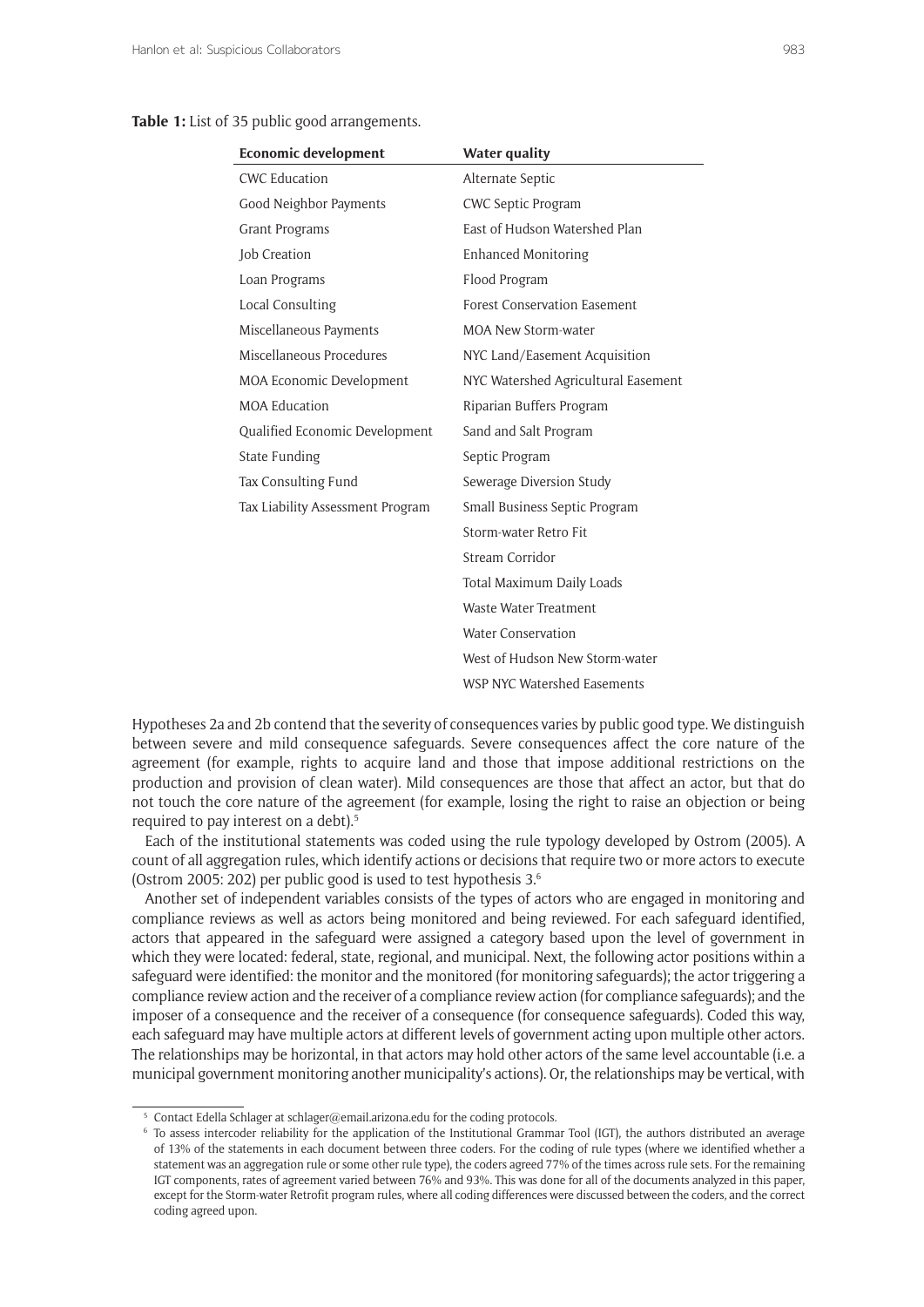lower level actors (i.e. at the municipal level) holding higher level actors (i.e. at the federal level) accountable, or vice versa. **Table 2** displays variables created to test hypotheses one through six.7

# **Methods**

We use a mixed approach to assess the safeguards and their design features associated with water quality and economic development public goods. For hypotheses 1 through 3, we rely on t-tests, which allow a direct comparison of the variable of interest between water quality and economic development goods (i.e., the mean number of safeguards and types of safeguards should be greater for water quality goods compared to economic development goods). We also conduct an additional robustness check to examine whether the variables of interest, taken together, accurately assign predicted observations to the two categories of public goods.8

| Dependent Variable                                                                                                                                                                                                                                                                                              |                                                                                                                                                                                      |  |  |
|-----------------------------------------------------------------------------------------------------------------------------------------------------------------------------------------------------------------------------------------------------------------------------------------------------------------|--------------------------------------------------------------------------------------------------------------------------------------------------------------------------------------|--|--|
| Public good type                                                                                                                                                                                                                                                                                                | Economic development public good (1) or water<br>quality public good (0)                                                                                                             |  |  |
| <b>Independent variables</b>                                                                                                                                                                                                                                                                                    |                                                                                                                                                                                      |  |  |
| H1: Water quality public goods will exhibit more<br>safeguards overall than economic development goods.                                                                                                                                                                                                         | Total number of monitoring, compliance, consequence<br>safeguards                                                                                                                    |  |  |
| H2a: Water quality public goods will exhibit more<br>monitoring, review, and consequence safeguards than will<br>economic development goods.                                                                                                                                                                    | Number of each type of safeguard (monitoring, review,<br>consequence)                                                                                                                |  |  |
| H2b: Water quality goods will exhibit more strict<br>consequences (penalties will be greater for rule violations)<br>than economic development goods; and economic<br>development goods will exhibit more mild consequences<br>(penalties will be mild for rule violations) than water<br>quality public goods. | Number of each type of consequence safeguard<br>(severe, mild)                                                                                                                       |  |  |
| H3: Water quality public goods will exhibit more actors<br>engaged in monitoring, more actors triggering review<br>processes, and more aggregation rules which require<br>multiple actors to participate in decision processes<br>compared to economic development goods.                                       | Number of monitors, number of actors triggering<br>compliance reviews, number of aggregation rules                                                                                   |  |  |
| H4a: Federal and state agencies, which issue water quality<br>permits, are more likely to address shirking through<br>monitoring and reviewing safeguards targeting water<br>quality goods.                                                                                                                     | Counts of public goods in which federal and state<br>actors act as monitors and reviewers regarding water<br>quality and regarding economic development goods                        |  |  |
| H4b: The CWC and WPPC will use monitoring and reviewing<br>safeguards to address shirking by the city in relation to<br>water quality public goods; and will use monitoring and<br>reviewing safeguards to address shirking by the watershed<br>towns in relation to economic development public goods.         | Counts of public goods in which CWC and WPPC act<br>as monitors and reviewers of the city and watershed<br>towns regarding water quality and regarding economic<br>development goods |  |  |
| H5: Watershed jurisdictions and the city will monitor and<br>review each other to prevent burden shifting for providing<br>economic development and water quality goods.                                                                                                                                        | Assessment of public goods in which watershed towns<br>and New York City monitor or review each other<br>regarding water quality and economic development<br>public goods            |  |  |
| H6: Watershed jurisdictions and the city will monitor and<br>review state and federal agencies more than the CWC or<br>WPPC.                                                                                                                                                                                    | Assessment of public goods in which the city and<br>watershed jurisdictions monitor or review federal or<br>state agencies and the CWC or WPPC                                       |  |  |

**Table 2:** Key variables, organized by hypotheses.

<sup>7</sup> The authors conducted several rounds of intercoder reliability tests and codebook revisions to code the elements of a safeguard described here. The first round yielded a reliability of 31%. Subsequent samples were used until the entire safeguards dataset was coded, but the coders never reached an 80% agreement threshold. To attain reliable coding, all differences between coders were discussed and the correct coding agreed upon using the final version of the codebook.

<sup>8</sup> Robustness analysis is available upon request from Edella Schlager at [schlager@email.arizona.edu.](mailto:schlager@email.arizona.edu)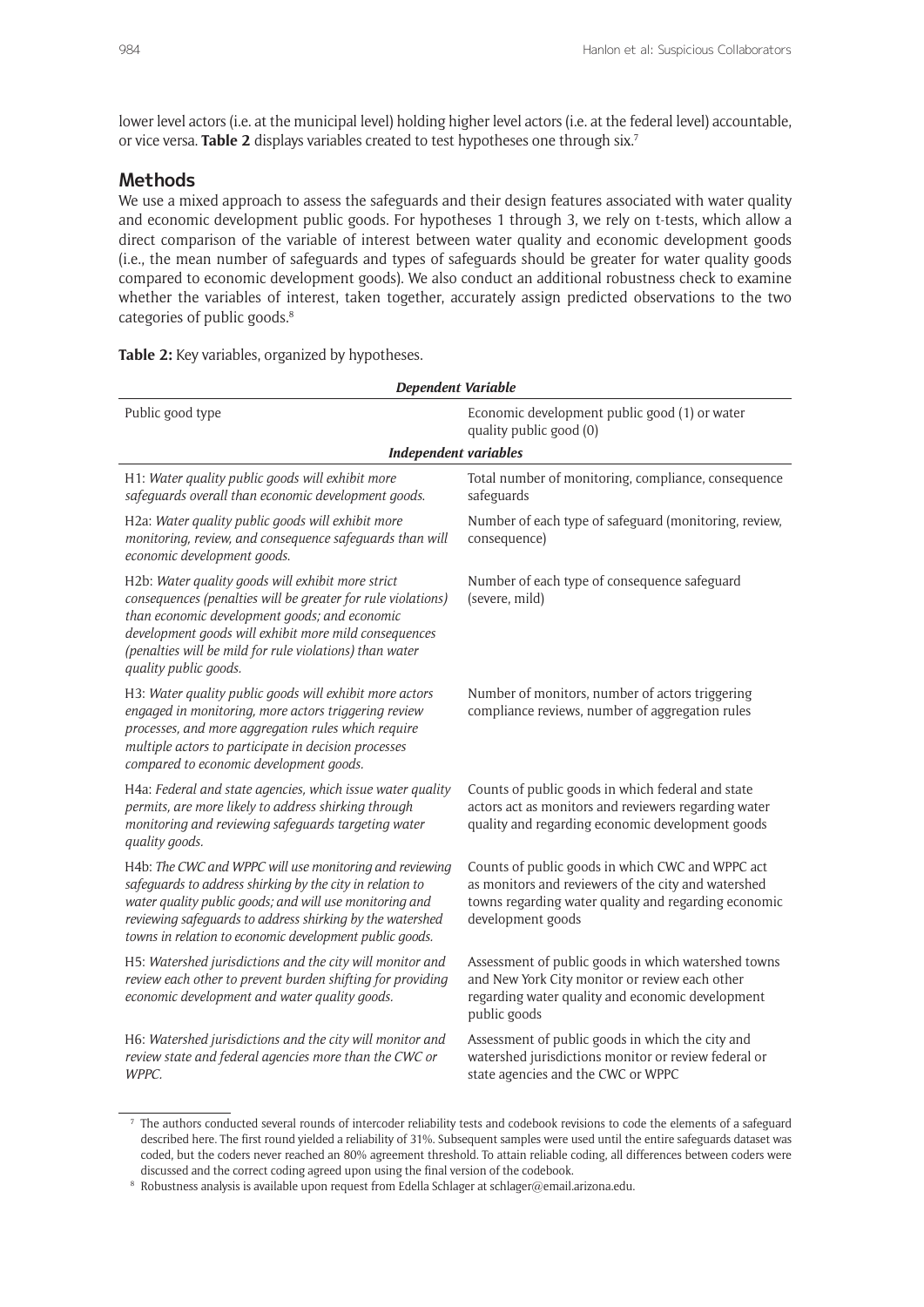For hypotheses 4 through 6, we rely on a different approach. These hypotheses address whether there is a relationship or association between types of actors engaged in monitoring and reviewing, actors being monitored and reviewed, and types of goods. Given the nature of the variables of interest and the small number of observations within them, we use Fisher's exact test for hypothesis 4, while descriptions of public goods are used to address hypotheses 5 and 6.

# **Results**

For hypotheses 1 through 3, **Table 3** lists t-test coefficients for the variables of interest, comparing water quality and economic development goods. For hypothesis 1, the differences in the average number of safeguards between the two types of goods is in the expected direction, however, that difference is not statistically significant at the .10 level. Hypothesis 2a is partially supported. By breaking out the safeguards into types, we observe a statistically significant difference in the number of monitoring safeguards. Water quality goods are more heavily monitored than economic development goods, as hypothesized. Regarding the other two safeguard types, while water quality public goods have more consequence and reviewing safeguards, the difference in their means is not statistically significant.

T-test results also provide partial support for hypothesis 2b. As expected, economic development goods contain a higher average of mild consequences than water quality public goods, and this difference is statistically significant at the .05 level. Also, as expected, water quality public goods contain more severe consequences than economic development goods, but the difference in means is not statistically significant. Finally, hypothesis 3 is supported. Water quality goods contain more monitors, more aggregation rules, and more actors with the ability to trigger reviewing safeguards, thereby putting "more eyes" on activities. In this case, all three differences were statistically significant at  $p < 0.1$ .

For hypothesis 4a, **Figure 1** shows the distribution of monitoring mechanisms, identifying instances of the Federal or State governments as monitors (left half of the graph) and as reviewers of actions of the parties to the agreement (right half of the graph). Each half of the graph represents a two-by-two matrix with a cross-tabulation of the variables of interest. Of the ten public goods authorizing federal or state agencies to monitor, nine are water quality public goods, and the difference with economic development public goods is statistically significant ( $p < .03$ ). In addition, all four of the public goods authorizing federal or state agencies to trigger review processes are water quality public goods. This result aligns with our hypothesis but is not statistically significant (p < .13), probably because of the small number of mechanisms. In sum, if State or Federal actors are tasked with monitoring or reviewing, those activities focus on water quality goods, as expected.

**Figure 2** presents results for hypothesis 4b. It displays frequencies of safeguards mandating task specific actors (the CWC and the WPPC) to monitor (top graphs) and/or review (bottom) actions by watershed jurisdictions (right) and New York City (left) regarding water quality and economic development. In the case of the city (graphs on the left), safeguards have CWC and the WPPC monitoring and reviewing the city's

|                  | Variable                                          | Water quality<br>mean (Std. Dev.) | Economic development Probability<br>mean (Std. Dev.) |       |
|------------------|---------------------------------------------------|-----------------------------------|------------------------------------------------------|-------|
| H1               | Number of safeguards                              | 3.81(4.5)                         | 1.93(0.99)                                           | 0.135 |
| H <sub>2</sub> a | Number of monitoring safeguards                   | 1.71(1.87)                        | 0.79(0.89)                                           | 0.094 |
|                  | Number of reviewing safeguards                    | 1.14(1.98)                        | 0.36(0.84)                                           | 0.172 |
|                  | Number of consequence safeguards                  | 0.95(1.56)                        | 0.79(0.58)                                           | 0.706 |
| H2b              | Number of severe consequence<br>mechanisms        | 0.14(0.36)                        | $\Omega$                                             | 0.147 |
|                  | Number of mild consequence<br>mechanisms          | 0.29(0.46)                        | 0.71(0.47)                                           | 0.012 |
| H <sub>3</sub>   | Number of monitors                                | 1.86(1.9)                         | 0.86(0.95)                                           | 0.079 |
|                  | Number of actors triggering<br>compliance reviews | 1.38(1.8)                         | 0.43(0.85)                                           | 0.075 |
|                  | Number of aggregation rules                       | 1.14(1.59)                        | 0.143(0.36)                                          | 0.028 |

**Table 3:** T-test results for saliency hypotheses.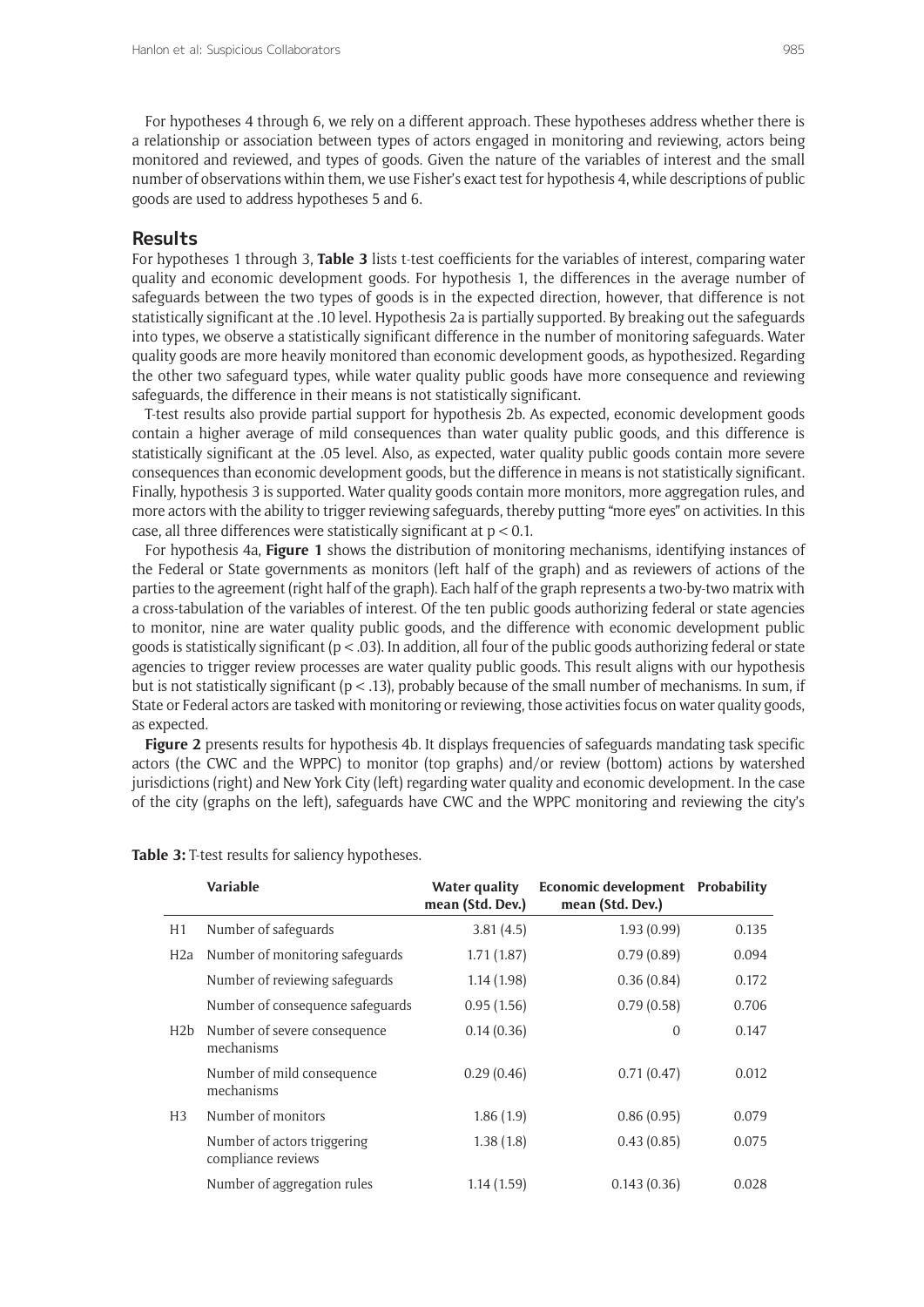

Figure 1: Federal and State as monitors and/or reviewers.





actions for water quality goods. The difference between safeguards regarding water quality and economic development is statistically significant (in both cases the p value is < .07).

In the case of safeguards targeting watershed jurisdictions, the evidence is modest. There are five public goods mandating regional actors monitor watershed jurisdictions. Of these, four are economic development goods and one focuses on water quality. This aligns with the hypothesis, but is not statistically significant  $(p < .13)$ . In addition, there are only three safeguards authorizing task specific actors to trigger review processes, two are water quality goods and one is an economic development good, and thus no conclusions may be drawn. In sum, hypothesis 4b is supported regarding water quality public goods, but too few cases preclude drawing a conclusion for economic development goods.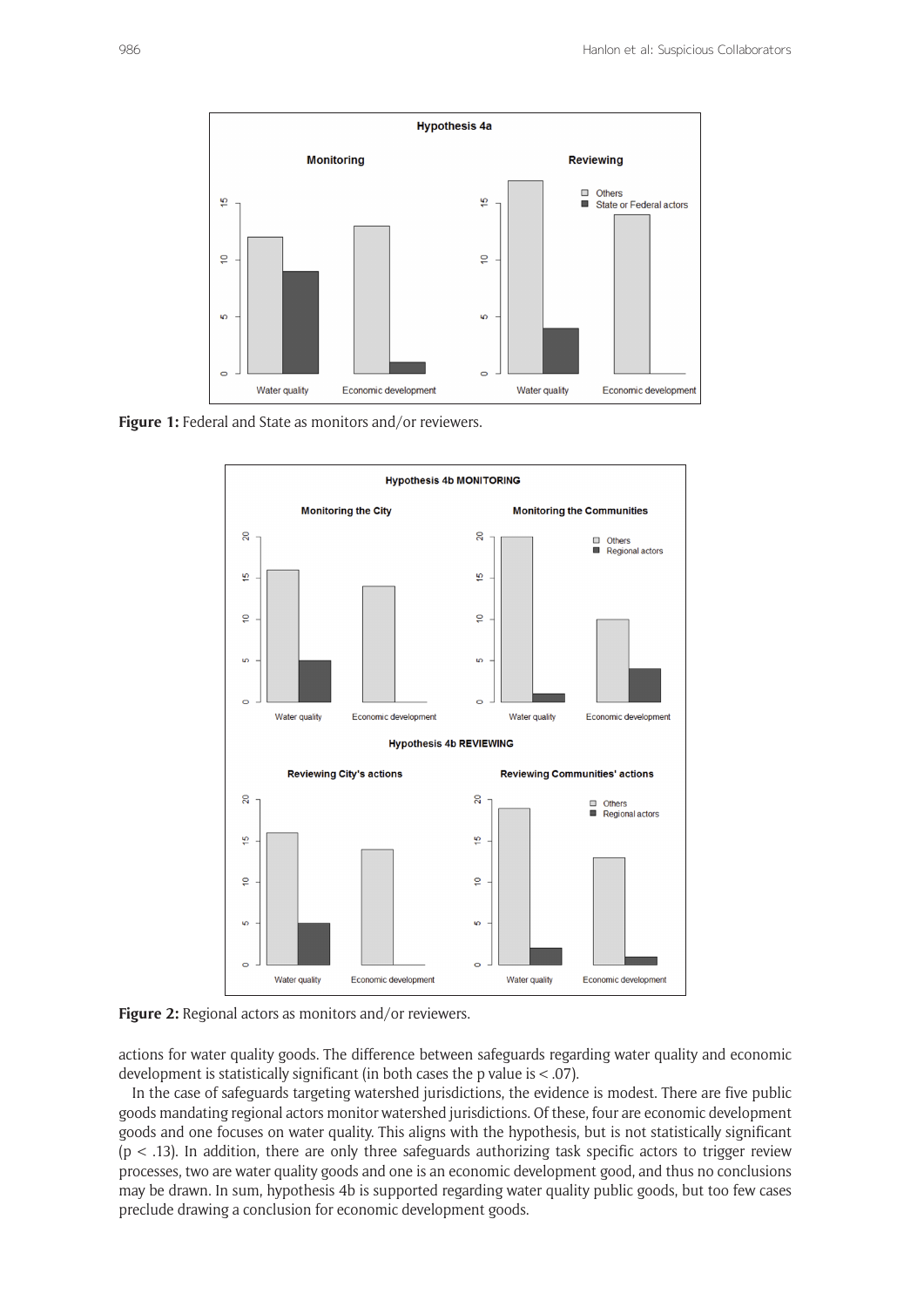Hypothesis 5 predicts that watershed jurisdictions and the city will monitor and review each other directly to prevent burden-shifting. We expect the city to monitor and review watershed jurisdictions regarding economic development, and watershed jurisdictions to monitor and review New York City regarding water quality activities. Only four public goods contain monitoring or reviewing for compliance safeguards that authorize the watershed jurisdictions and the City to monitor or trigger review processes regarding the other actor's actions. Two public goods, the tax litigation avoidance program and the enhanced monitoring program provide watershed jurisdictions with the opportunity to review and monitor the city (see **Table 4**). The city monitors watershed jurisdictions' flood control infrastructure projects and the spending of general funds. There are no discernable patterns among the four public goods. In general, the city and watershed jurisdictions do very little monitoring or reviewing for compliance on one another; and, when they are authorized to do so, it occurs to the same extent in water quality public goods as in economic development public goods.

Hypothesis 6 does not focus on whether monitoring and reviewing for compliance differs between types of public goods. Instead, the hypothesis focuses on who the city and the watershed jurisdictions are authorized to monitor and review. As revealed in **Table 5**, the city and the watershed jurisdictions engage in monitoring

| Public good                         | <b>Description</b>                                                                                                                                         | Good type               | Safeguard type                              |
|-------------------------------------|------------------------------------------------------------------------------------------------------------------------------------------------------------|-------------------------|---------------------------------------------|
| Tax Litigation Avoidance<br>Program | Watershed community property assessors may<br>object to city choice of property tax assessment<br>experts.                                                 | Economic<br>development | Review by<br>watershed<br>jurisdictions     |
| Enhanced Monitoring                 | The city shall provide watershed jurisdictions<br>(and other parties) rationale if it does not adopt<br>enhanced monitoring recommendations.               | Water quality           | Monitoring<br>by watershed<br>jurisdictions |
| Flood Program                       | Watershed jurisdictions sponsoring city-funded<br>flood control construction projects shall provide<br>the city notice of completion and right to inspect. | Water quality           | Monitoring by the<br>city                   |
| Good Neighbor Payments              | The city may audit project fund spending in<br>watershed jurisdictions at any time.                                                                        | Economic<br>development | Monitoring by the<br>city                   |

**Table 4:** Burden-shifting directed safeguards.

| Table 5: Encroachment directed safeguards. |  |
|--------------------------------------------|--|
|--------------------------------------------|--|

| <b>Public good</b>                  | <b>Description</b>                                                                                                                                                   | Good type               | Safeguard type                                                            |
|-------------------------------------|----------------------------------------------------------------------------------------------------------------------------------------------------------------------|-------------------------|---------------------------------------------------------------------------|
| Watershed Agricultural<br>Easements | If the city is prosecuting a violator of<br>easement, the state may not prosecute at the<br>same time, and must give the city adequate<br>time to pursue their case. | Water quality           | Review of the<br>state by the city                                        |
| Tax Litigation Avoidance<br>Program | CWC shall notify the city of choice of tax<br>assessor; the city shall approve any property<br>tax assessor that the CWC hires to do<br>independent appraisals.      | Economic<br>development | Review of the<br>CWC by the city;<br>Monitoring of the<br>CWC by the city |
| Good Neighbor Payments              | The city shall review disbursements of the<br>project funds by CWC.                                                                                                  | Economic<br>development | Monitoring of the<br>CWC by the city                                      |
| <b>Enhanced Monitoring</b>          | All parties may access and make suggestions<br>on an independent report about enhancing<br>the State-led water quality monitoring<br>program.                        | Water quality           | Monitoring of<br>the state by the<br>city, watershed<br>jurisdictions     |
| State Funding                       | The city may see which municipalities have<br>applied for state funds and how much they<br>received, to aid in its own funding decisions.                            | Economic<br>development | Monitoring of the<br>state by the city                                    |
| Storm-water Retro Fit               | Municipalities are notified of the completion<br>of storm-water retrofit projects by CWC and<br>given an opportunity to inspect them.                                | Water quality           | Monitoring of<br>the CWC by<br>the watershed<br>jurisdictions             |
| Total Maximum Daily<br>Loads        | Pollutant load allowances are determined<br>collaboratively between city, State and EPA,<br>but city gets substantial input on the process.                          | Water quality           | Monitoring of the<br>state and EPA by<br>the city                         |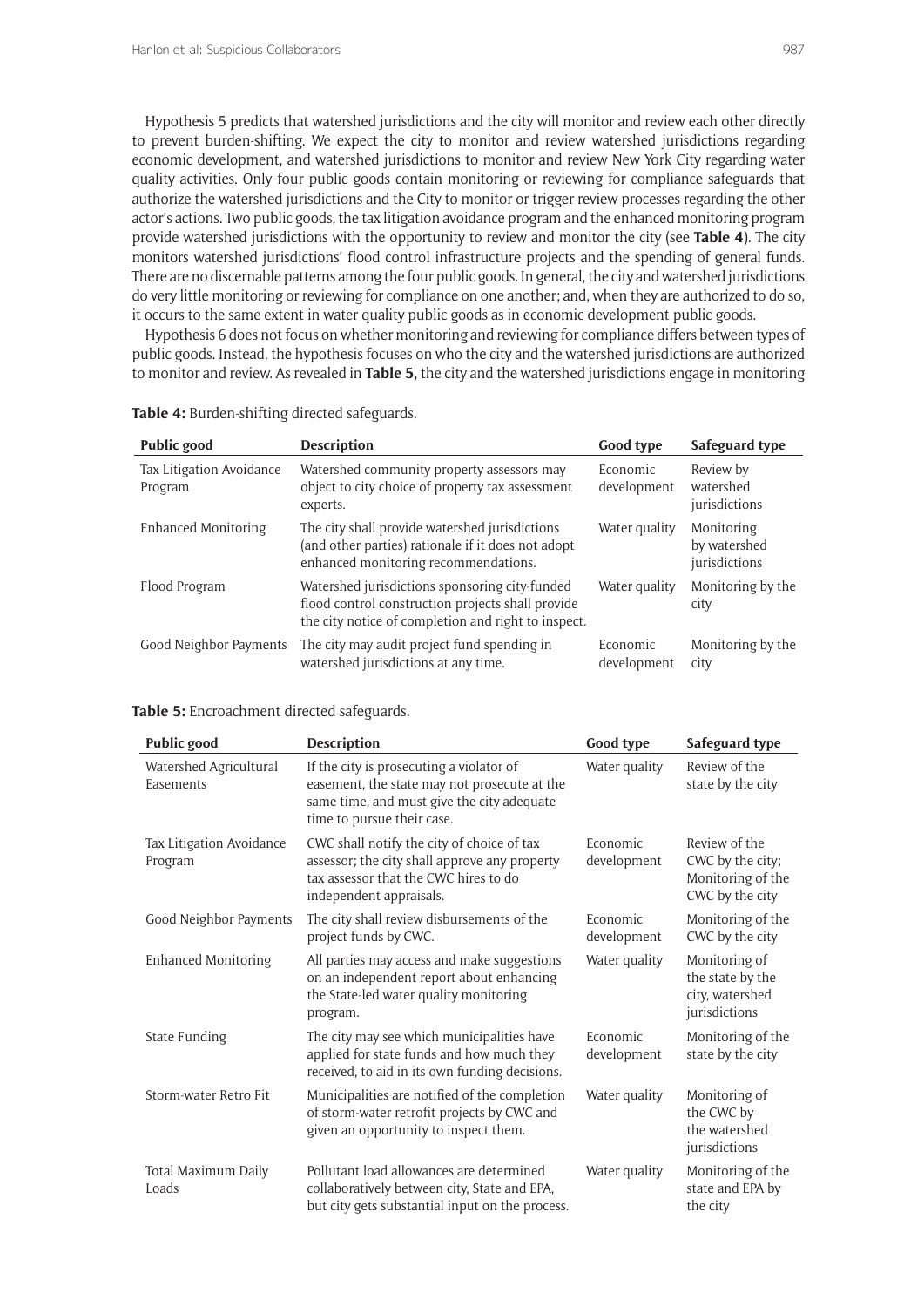and reviewing for compliance of the State and CWC about equally, monitoring the CWC in three public goods and the State in four public goods. In addition, two public goods provide for reviewing, one directed at the State and one at the CWC. Thus, the evidence does not support the hypothesis. The city and watershed jurisdictions are authorized to monitor and review the State and the CWC about equally.

#### **Discussion**

The New York City watersheds governing arrangement creates a task specific jurisdiction that provides region-specific public goods (Hooge and Marks 2003). Without the MOA, New York City would not be granted a filtration avoidance determination and would instead have to invest billions of dollars in chemical filtration of its municipal water. In devising the MOA, the signatories linked themselves together in complex ways. Much like a federal arrangement, the MOA reduced the autonomy of its member jurisdictions while at the same time supporting coordination and cooperation among them. New York City surrendered its power of eminent domain in the watersheds (MOA, Section II) for the opportunity to work jointly with watershed jurisdictions to identify environmentally sensitive lands and willing sellers of those properties. And, no longer would watershed jurisdictions and organizations avail themselves of the courts to check the actions of the city; rather, disputes and grievances were to be brought before the WPPC (MOA, Article IV). Furthermore, if the city failed in its commitment to properly fund public goods arrangements, the watershed jurisdictions could have the land acquisition programs suspended; and, if the watershed jurisdictions pursued their grievances in court, the city could suspend its funding of public goods (MOA, Article V).

In this institutional context created by the MOA, we examined whether the specific public goods arrangements included multiple safeguards to ensure their proper implementation, and whether the design of the public goods safeguards varied in theoretically meaningful ways.

The evidence partially supported hypotheses 2a and 2b, and fully supported hypothesis 3. Altogether, these hypotheses proposed that water quality public goods, being highly salient to the task specific arrangement, would contain different safeguards than economic development goods. In particular, water quality public goods are heavily monitored, they include more actors monitoring and triggering compliance review processes, as well as fewer mild consequences for non-compliance. For instance, the Storm-water Retrofit Program involved New York City working with the CWC to fund and construct projects that would limit erosion and pollutant loadings caused by storm water runoff. Monitoring included inspections of projects under construction as well as ongoing monitoring over the life of the projects. In addition, if New York City did not make timely payments for construction and maintenance it would be charged interest on the outstanding payments. Storm-water Project sponsors could appeal to the CWC and have it review the project.

In contrast, economic development public goods have, on average, fewer monitoring mechanisms, as well as fewer monitors and actors in charge of triggering review processes. For instance, the Tax Consulting Fund was created in order to "pay the fees and expenses of professional consultants and/or attorneys retained by counties, towns or villages in [the watersheds] to review, analyze and/or assist in the administration of real property taxes paid by the city on city-owned lands." (MOA, Section 5, 136(a)). The program was underwritten by the city, and if it did not fund the program in a timely fashion it was subject to interest on its late payments. This was the only safeguard provided for in the rules creating the program and it represents a common safeguard found across both water quality and economic development public goods.

While water quality public goods, on average, contain one more monitoring safeguard per public good compared to economic development goods, both types of public goods have, on average, indistinguishable numbers of reviewing and consequence safeguards. The difference between the public goods types is the severity of the penalties. All consequence safeguards that impose severe penalties are associated with water quality public goods. For instance, if the city misses a payment on a watershed easement and does not cure the violation, the New York State Department of Environmental Conservation may, after consulting with the contesting parties, suspend the ability of the city to acquire watershed land (MOA Article II, Section 85(e)). In contrast, of the fourteen economic development public goods, ten contained consequence safeguards and all imposed mild penalties, which were interest penalties assessed to New York City for late payments for the public goods. This difference, moreover, was statistically significant in relation to water quality public goods.9

<sup>&</sup>lt;sup>9</sup> As a robustness check for our assessment of hypotheses 1 through 3, we conducted a logistic regression for the first three hypotheses. The logit model allowed us to categorize the public goods by type, and it performed reasonably well, suggesting that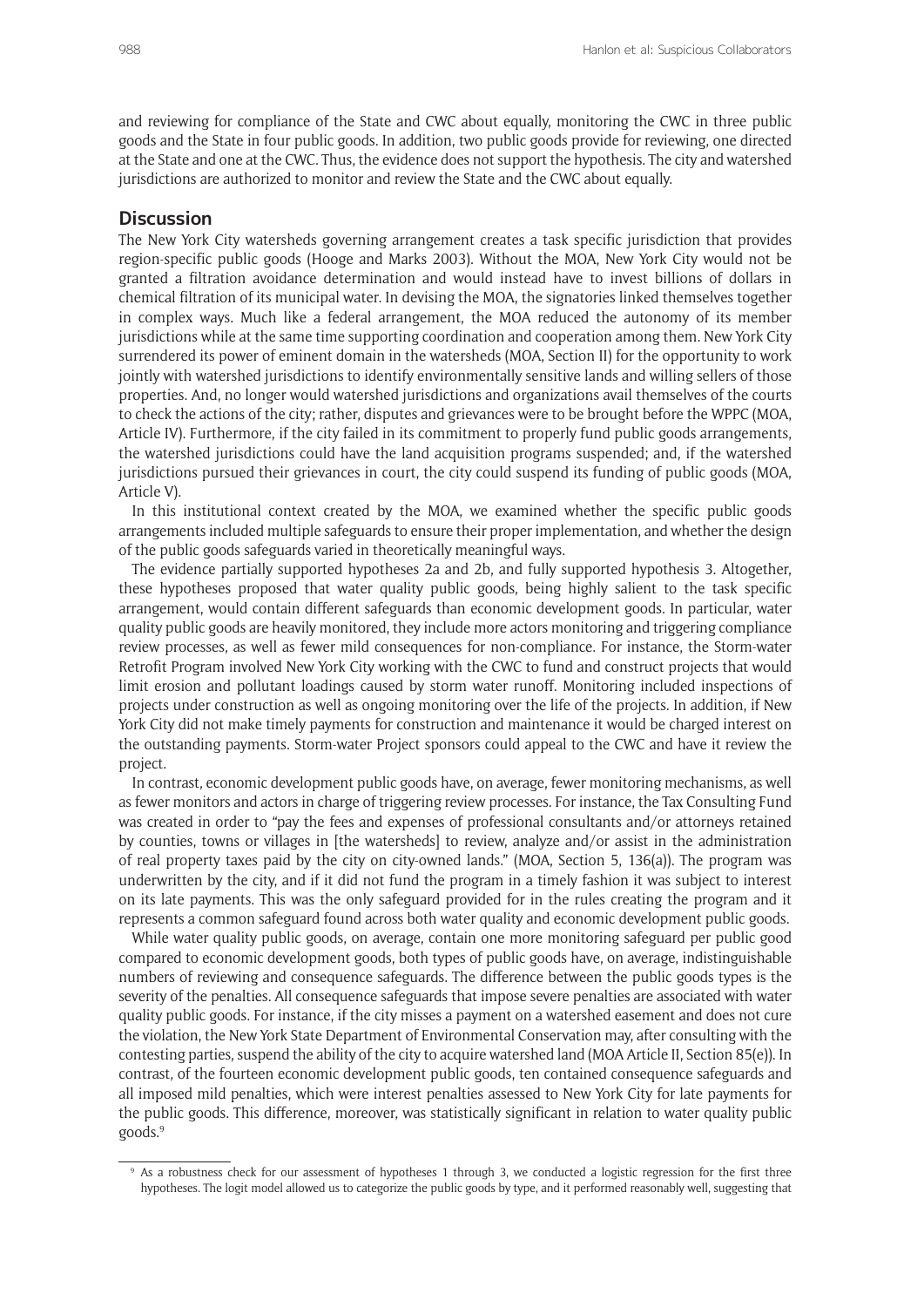Regarding whether the safeguards were targeting specific types of opportunistic behaviors, the design of the safeguards clearly suggests that shirking, particularly around water quality public goods, was carefully attended to. Federal and state actors as well as the CWC and the WPPC were placed in a position to monitor and review actions regarding water quality public goods compared to economic development public goods. For instance, the Water Supply Permit section 26(e) and MOA section 85(e) gives the State Department of Environmental Conservation an important role as the trigger of a review process that may ultimately lead to severe sanctions for the city. The evidence for economic development public goods, however, was suggestive, but the fewer number of safeguards built into economic development public goods makes it difficult to draw firm conclusions. It appears, though, that the CWC and WPPC are authorized to monitor and review watersheds jurisdictions' actions related to economic development public goods.

We also explored patterns of monitoring and reviewing authority assigned to watershed jurisdictions and New York City (hypotheses 5 and 6). Regarding burden-shifting, there were only four public goods in which the city and watershed jurisdictions monitored or reviewed each other. Having a robust and empowered task specific jurisdiction may do much of the work of preventing burden-shifting, rendering direct safeguards unnecessary. Furthermore, most of the watershed jurisdictions are small towns and villages that lack the capacity to engage in extensive monitoring and reviewing activities, emphasizing the importance of the task specific jurisdiction for taking on these duties.

Hypothesis 6 is unsupported by the data. The city and watershed jurisdictions do not focus monitoring or reviewing efforts more toward the state compared to the task specific jurisdiction. A reading of the public goods arrangements that do provide the opportunity for the city and watershed municipalities to review higher level governments reveals that such safeguards against encroachment are designed to ensure that federal, state and task specific agencies and entities do not make decisions unilaterally.

The evidence provides support for the hypotheses that the creators of the New York Watersheds governing arrangement paid attention to the different types of public goods and their saliency for the arrangement when devising the rules. In particular, these results show how the creators of the agreement homed in on protecting the most salient public good, in the form of utilizing specific mechanism designs and assigning multiple actors responsibilities for implementing such safeguards. Furthermore, the safeguards appeared to be designed in to include coverage and various aspects of complementarity, as well as to address opportunistic behaviors in the form of shirking.

#### **Conclusion**

This paper provides a series of theoretical and methodological contributions for the study of regionalscale governance of shared natural resources. First, regional scale common pool resource governance entails a variety of actors, but especially governments who agree to limit their autonomy by creating regional arrangements that provide for collective benefits. Common pool resource theory, which focuses on individual resource users (Ostrom 1990), is suggestive of the design of governing arrangements that are likely to persist, but sheds little insight on the actions of governments and whether they will subject themselves to monitoring or sanctioning by other governments. Bednar's (2009) theory of safeguards, used to explain robust federations, focuses on nation states and their member governments, providing insights into how governments design arrangements that both provide for collective benefits but also support compliance with those arrangements on a national scale. However, the theory of safeguards is not sufficiently fine grained to capture local governments or regional settings. Combined, the two theories provide insights into the design and performance of regional scale governing arrangements, especially task specific jurisdictions.

Second, the manuscript presents a way of coding, organizing and analyzing formal institutions (i.e., rules in form) to explore whether actors anticipate collective action problems and design arrangements to address them. Drawing on the grammar of institutions (Crawford and Ostrom 2005; Basurto, et al., 2010; Siddiki, et al., 2011), we coded the rules constituting the New York City Watershed governing arrangement and used the rules to develop measures of three of Ostrom's design principles/Bednar's safeguards. To our knowledge, this is the first time the grammar has been used to do so. In addition to identifying safeguards, we applied the grammar to identify who was participating in safeguards and who was subject to safeguards. Doing this

the safeguards, the multiple actors involved in decision making, monitoring and reviewing, and the number of aggregation rules distinguish the water quality public goods from the economic development public goods. To see descriptive statistics as well as this analysis, contact Edella Schlager at [schlager@email.arizona.edu.](mailto:schlager@email.arizona.edu)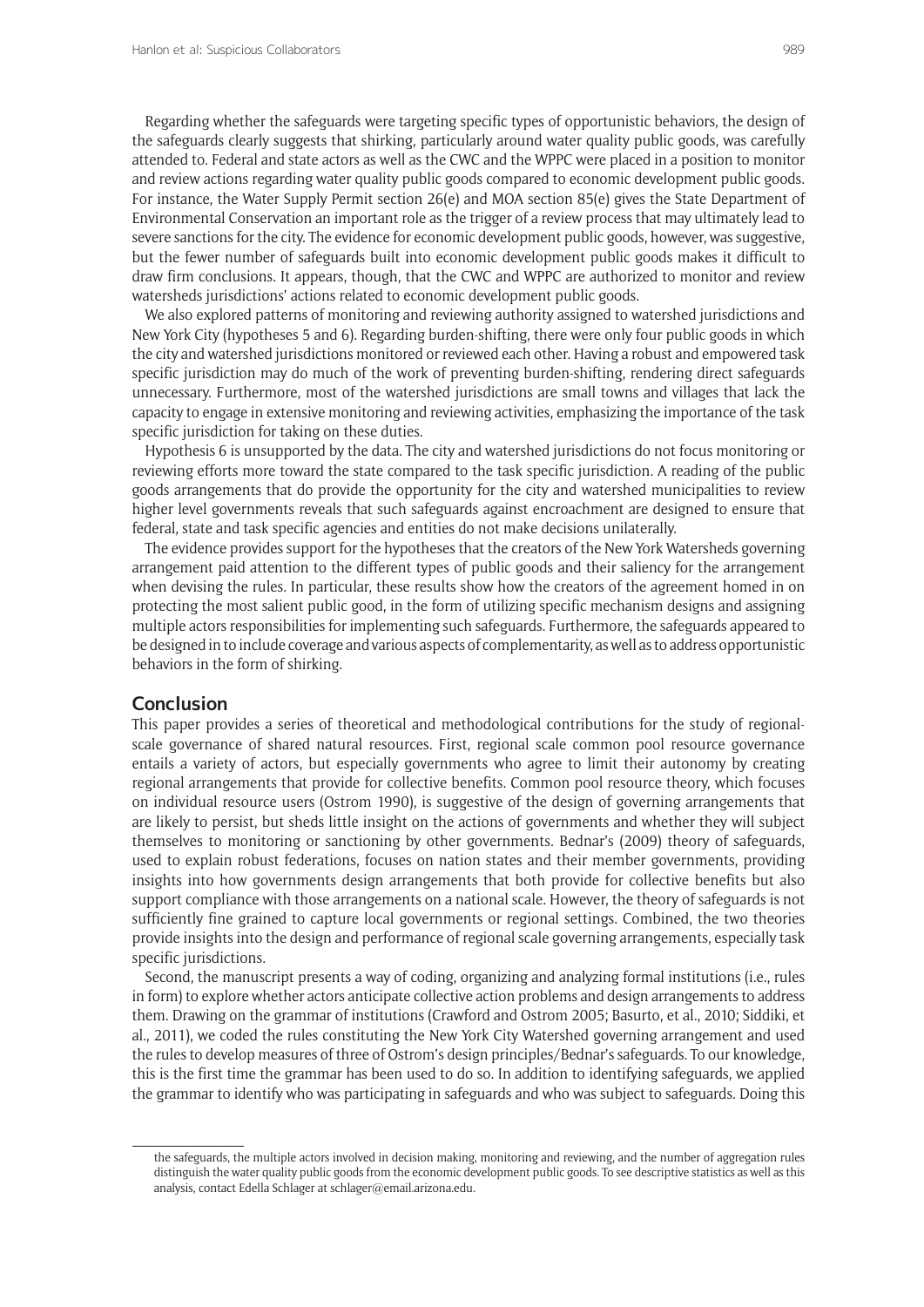allowed us to develop quantifiable observations that we then used to test hypotheses using configurations of rules and their characteristics.

There are a few clear limitations of this paper. First, it relies on data from a single case of watershed governance, and thus lacks the power to generalize across CPR governance cases of this type generally. However, this is a first step in proposing how such data may be collected and analyzed, and for that it has utility. Second, the results may not be generalizable to cases in other federal arrangements outside the United States that have different political cultures or variations of institutional structure, such as India or Brazil, for example. Also, New York State is not representative of US States generally, and has a strong home rule tradition and particular political culture born out of its colonial heritage. With more analyses in diverse settings, as well as comparative analyses, the research design, methods, and theory tested here may be more rigorously scrutinized.

This approach of combining federalism and common pool resources theory can be further developed and used to address additional questions. For instance, a recent meta-analysis of more than 60 cases of local level self-governing arrangements of fisheries, forests, and irrigation systems that examined the presence of Ostrom's design principles and performance found that a necessary, although not sufficient, condition for success was design principle two (Baggio, et al., 2016). Design principle two focuses on "congruence between appropriation and provision rules and local conditions" (Ostrom 1990). Using the methods developed and applied in this paper, it would be possible to examine how the configurations of rules governing common pool resources determine access to resources and public goods, allocating collective benefits and costs for providing those benefits. Measures of congruence, especially between appropriation and provision rules could be developed to identify and explore how the rules condition who benefits and who pays for benefits. This may also open lines of research on how rules reflect the culture of the rule designers.

Regional governing arrangements are becoming increasingly common and understanding their design and performance is likely to yield important theoretical and applied policy lessons. This is especially true in contexts where nation-states are pushing back from commitments regarding shared natural resource governance, and where local and state governments are assuming those responsibilities in part. It thus becomes critical to better understand the array of institutional tools available for fostering regionalscale collaboration. Our paper constitutes a step in that direction, by exploring the design of governing arrangements involving state and local governments and incorporating insights from common pool resource and federalism theories to explain the complex governing arrangements devised by these organizations to sustainably governing common pool resources and public goods.

# **Additional File**

The additional file for this article can be found as follows:

• **Appendix.** The codebook, descriptive statistics, and robustness check for analyses can be obtained directly from Edella Schlager [\(schlager@email.arizona.edu](mailto:schlager@email.arizona.edu)) upon request. DOI: [https://doi.org/](https://doi.org/10.5334/ijc.924.s1) [10.5334/ijc.924.s1](https://doi.org/10.5334/ijc.924.s1)

#### **Competing Interests**

The authors have no competing interests to declare.

#### **References**

- **Anderies, J. M., Janssen, M.,** & **Ostrom, E.** (2004). A Framework to Analyze the Robustness of Socialecological Systems from an Institutional Perspective. *Ecology and Society, 9*(1), 18. DOI: [https://doi.](https://doi.org/10.5751/ES-00610-090118) [org/10.5751/ES-00610-090118](https://doi.org/10.5751/ES-00610-090118)
- **Baggio, J. A., Barnett, A. J., Perez-Ibarra, I., Brady, U., Ratajczyk, E., Rollins, N., Rubiños, C., Shin, H. C., Yu, D. J., Aggarwal, R., Anderies, J. M.,** & **Janssen, M. A.** (2016). Explaining success and failure in the commons: the configural nature of Ostrom's institutional design principles. *International Journal of the Commons, 10*(2), 417–439. DOI: <https://doi.org/10.18352/ijc.634>
- **Basurto, X., Kingsley, G., McQueen, K., Smith, M.,** & **Weible, C. M.** (2010). A Systematic Approach to Institutional Analysis: Applying Crawford and Ostrom's Grammatical Syntax. *Political Research Quarterly, 63*, 523–37. DOI: <https://doi.org/10.1177/1065912909334430>
- **Bednar, J.** (2009). *The Robust Federation: Principles of design*. New York, NY: Cambridge University Press. DOI: <https://doi.org/10.1017/CBO9780511819445>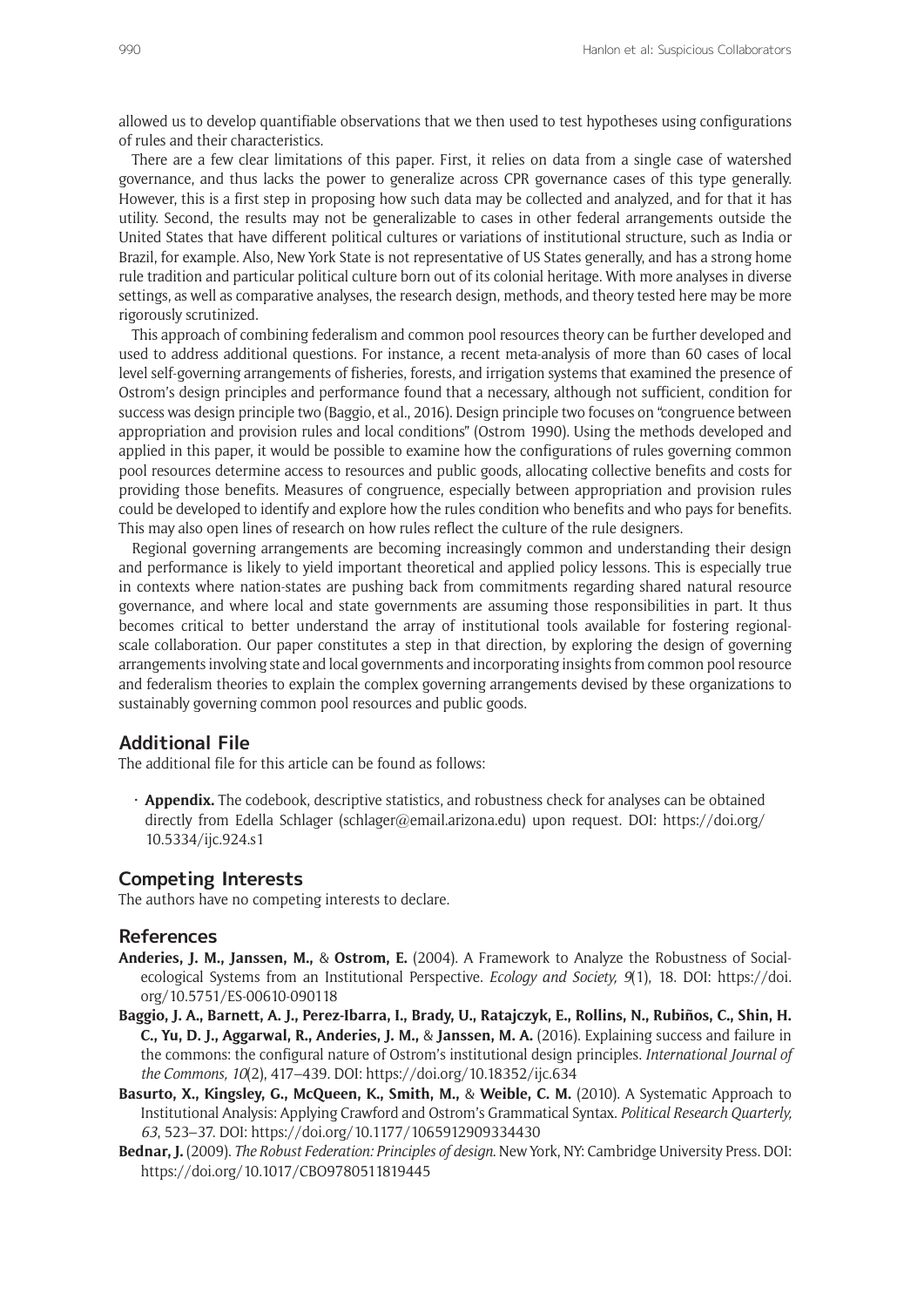- **Blomquist, W.** (1992). *Dividing the Waters: Governing Groundwater in Southern California*. San Francisco, CA: ICS Press.
- **Breitmeier, H., Young, O. R.,** & **Zürn. M.** (2006). *Analyzing International Environmental Regimes: From Case Study to Database*. Cambridge, MA: MIT Press. DOI: <https://doi.org/10.7551/mitpress/1264.001.0001>
- **Chhatre, A.,** & **Agrawal, A.** (2008). Forest commons and local enforcement. *Proceedings of the National Academy of Sciences of the United States of America, 105*(36), 13286–13291. DOI: [https://doi.org/10.1073/](https://doi.org/10.1073/pnas.0803399105) [pnas.0803399105](https://doi.org/10.1073/pnas.0803399105)
- **Coleman, E. A.,** & **Steed, B.** (2009). Monitoring and sanctioning in the commons: An application to forestry. *Ecological Economics, 68*(7), 2106–2113. DOI: <https://doi.org/10.1016/j.ecolecon.2009.02.006>
- **Crawford, S. E.,** & **Ostrom, E.** (1995). A grammar of Institutions. *American Political Science Review, 89*(03), 582–600. DOI: <https://doi.org/10.2307/2082975>
- **Crawford, S. E.,** & **Ostrom, E.** (2005). A grammar of Institutions. In E. Ostrom (Ed.), *Understanding Institutional Diversity* (pp. 137–174). Princeton, NJ: Princeton University Press.
- **Dietz, T., Ostrom, E.,** & **Stern, P. C.** (2003). The Struggle to Govern the Commons. *Science, 302*(5652), 1907–1912. DOI:<https://doi.org/10.1126/science.1091015>
- **Elazar, D. J.** (1987). *Exploring federalism*. Tuscaloosa, AL: The University of Alabama Press.
- **Feiock, R. C.** (2013). The Institutional Collective Action Framework. *Policy Studies Journal, 41*(3), 397–425. DOI: <https://doi.org/10.1111/psj.12023>
- **Feiock, R. C.,** & **Scholz, J. T.** (2010). *Self-organizing federalism: Collaborative Mechanisms to Mitigate Institutional Collective Action Dilemmas*. New York, NY: Cambridge University Press. DOI: [https://doi.](https://doi.org/10.1017/CBO9780511642319) [org/10.1017/CBO9780511642319](https://doi.org/10.1017/CBO9780511642319)
- **Filippov, M., Ordeshook, P. C.,** & **Shvetsova, O.** (2004). *Designing federalism: A theory of self-sustainable federal institutions*. New York, NY: Cambridge University Press. DOI: [https://doi.org/10.1017/](https://doi.org/10.1017/CBO9780511610875) [CBO9780511610875](https://doi.org/10.1017/CBO9780511610875)
- **Fleischman, F., Ban, N. C., Evans, L. S., Epstein, G., García-Lopez, D.,** & **Villamayor-Tomás, S.** (2014). Governing large-scale social-ecological systems: Lessons from five cases. *International Journal of the Commons, 8*(2), 428–456. DOI: <https://doi.org/10.18352/ijc.416>
- **Galusha, D.** (2016). *Liquid Assets: A History of New York City's Water System. Expanded Edition*. Fleischmanns, NY: Purple Mountain Press.
- **Gibson, C. C., Williams, J. T.,** & **Ostrom, E.** (2005). Local Enforcement and Better Forests. *World Development, 33*(2), 273–284. DOI: <https://doi.org/10.1016/j.worlddev.2004.07.013>
- **Heikkila, T., Schlager, E.,** & **Davis, M. W.** (2011). The Role of Cross-Scale Institutional Linkages in Common Pool Resource Management: Assessing Interstate River Compacts. *Policy Studies Journal, 39*(1), 121–145. DOI: <https://doi.org/10.1111/j.1541-0072.2010.00399.x>
- **Hooghe, L.,** & **Marks, G.** (2003). Unraveling the Central State, but How? Types of Multi-level Governance. *American Political Science Review, 97*(2), 233–243. DOI: <https://doi.org/10.1017/S0003055403000649>
- **Lutz, D. S.** (1990). From Covenant to Constitution in American Political Thought. *Publius: The Journal of Federalism, 10*(4), 101–133. DOI: <https://doi.org/10.2307/3329746>
- **McCay, B.** (2002). Emergence of Institutions for the Commons: Contexts, Situations, and Events. In E. Ostrom, T. Dietz, N. Dolšak, P. C. Stern, S. Stonich, & E. U. Weber (Eds.), *The Drama of the Commons*. Washington, DC: National Academies Press.
- **Oakerson, R.** (1999). *Governing Local Public Economies: Creating the Civic Metropolis*. Oakland, CA: ICS Press.
- **Ostrom, E.** (1990). *Governing the Commons: The Evolution of Institutions for Collective Action*. New York, NY: Cambridge University Press. DOI: <https://doi.org/10.1017/CBO9780511807763>
- **Ostrom, E.** (1999). Coping with tragedies of the commons. *Annual Review of Political Science, 2*(1), 493–535. DOI: <https://doi.org/10.1146/annurev.polisci.2.1.493>
- **Ostrom, E.** (2005). Understanding Institutional Diversity. Princeton, NJ: Princeton University Press.
- **Ostrom, E., Walker, J.,** & **Gardner, R.** (1992). Covenants With and Without a Sword: Self-Governance is Possible. *American Political Science Review, 86*(2), 404–417. DOI: <https://doi.org/10.2307/1964229>
- **Ostrom, V.** (2007). *The Political Theory of a Compound Republic.* 3<sup>rd</sup> Edition. Lexington Books.
- **Ostrom, V., Tiebout, C. M.,** & **Warren, R.** (1961). The organization of government in metropolitan areas: a theoretical inquiry. *American Political Science Review, 55*(4), 831–842. DOI: [https://doi.org/10.1017/](https://doi.org/10.1017/S0003055400125973) [S0003055400125973](https://doi.org/10.1017/S0003055400125973)
- **Quinn, C. H., Huby, M., Kiwasila, H.,** & **Lovett, J. C.** (2007). Design principles and common pool resource management: An institutional approach to evaluating community management in semi-arid